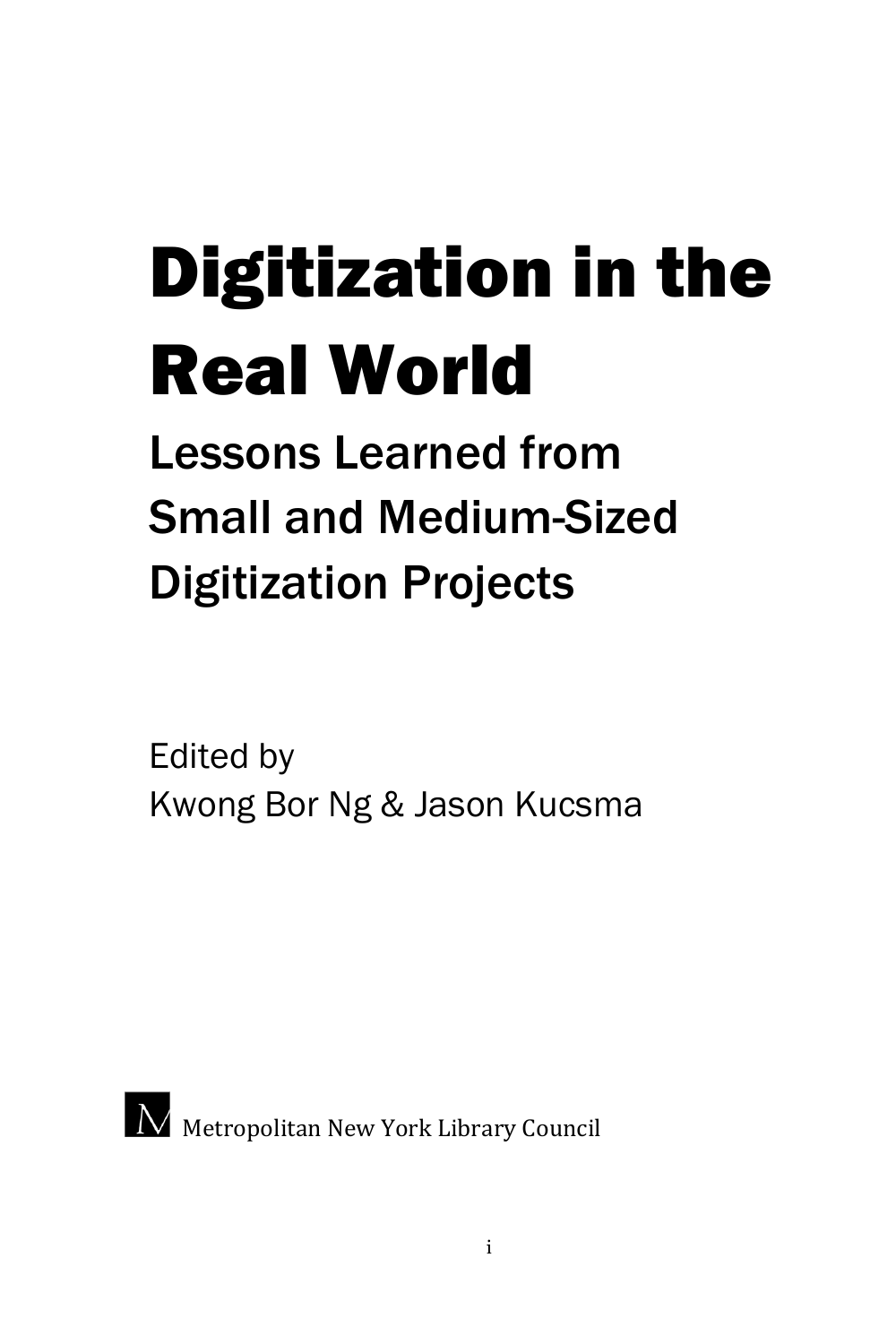Published in the United States of America by Metropolitan New York Library Council 57 East 11th Street, 4th floor New York, NY 10003-4605 p: (212) 228-2320 f: (212) 228-2598 Web site: http://www.metro.org

ISBN: 978-0-615-379998-2

Cover Design: Jason Kucsma *(illustration by Smartone Design, licensed via iStockphoto.com)*

Reviewers Committee: Mark F. Anderson, Jill Annitto, Anna Craft, Jody DeRidder, Renate Evers, Wei Fang, Maureen M. Knapp, Sue Kunda, Mandy Mastrovita, Ken Middleton, Emily Pfotenhauer, Mark Phillipson, Alice Platt, Mary Z. Rose, Stacy Schiff, Jennifer Weintraub, Andrew Weiss.

Copyright © 2010 by Metropolitan New York Library Council. No part of this book may be reproduced in any form or by any means, electronic or mechanical, including photocopying, without written permission from the publisher.

**The views expressed in this book are those of the authors, but not necessarily those of the publisher.**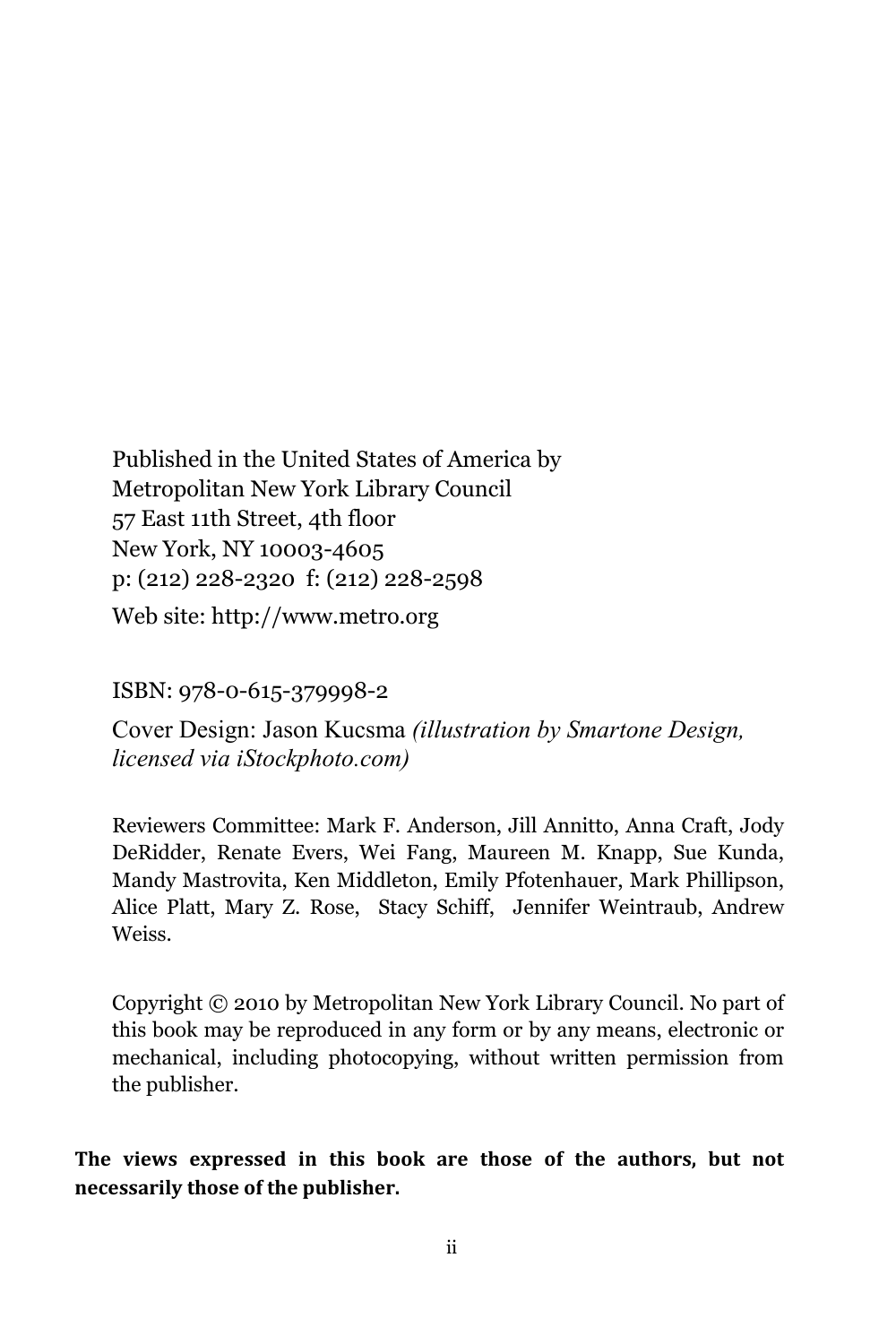### From Confusion and Chaos to Clarity and Hope: Reorganization of Work Flows, Processes, and Delivery for Digital Libraries

Jody L. DeRidder (The University of Alabama Libraries)

#### **Abstract**

Digitization support within an institution may be fractured across several departments, only partially funded, and may suffer restraints imposed by delivery software which seriously hamper progress. Most digitization is undertaken with little thought for the future; the result is digital file chaos and confusion. Without clarification of file identities and relationships, preservation and migration to new systems are seriously hampered. Additionally, low funding for archival staff may preclude the creation of valuable item-level metadata. The University of Alabama Libraries leveraged the expertise available across the library to build a cross-departmental collaboration with which to face our challenges, recognizing that obstacles become opportunities for creative solutions. We are involved in a series of pilot projects to explore how to address the gap in archivist staffing to create item-level metadata. This chapter shares our discoveries and solutions.

**Keywords:** Cross-departmental collaboration, Digitization, Digital file organization, Metadata creation, Open source software.

The first few years of most digital library initiatives are marked by 'boutique' collection development, in which the standards,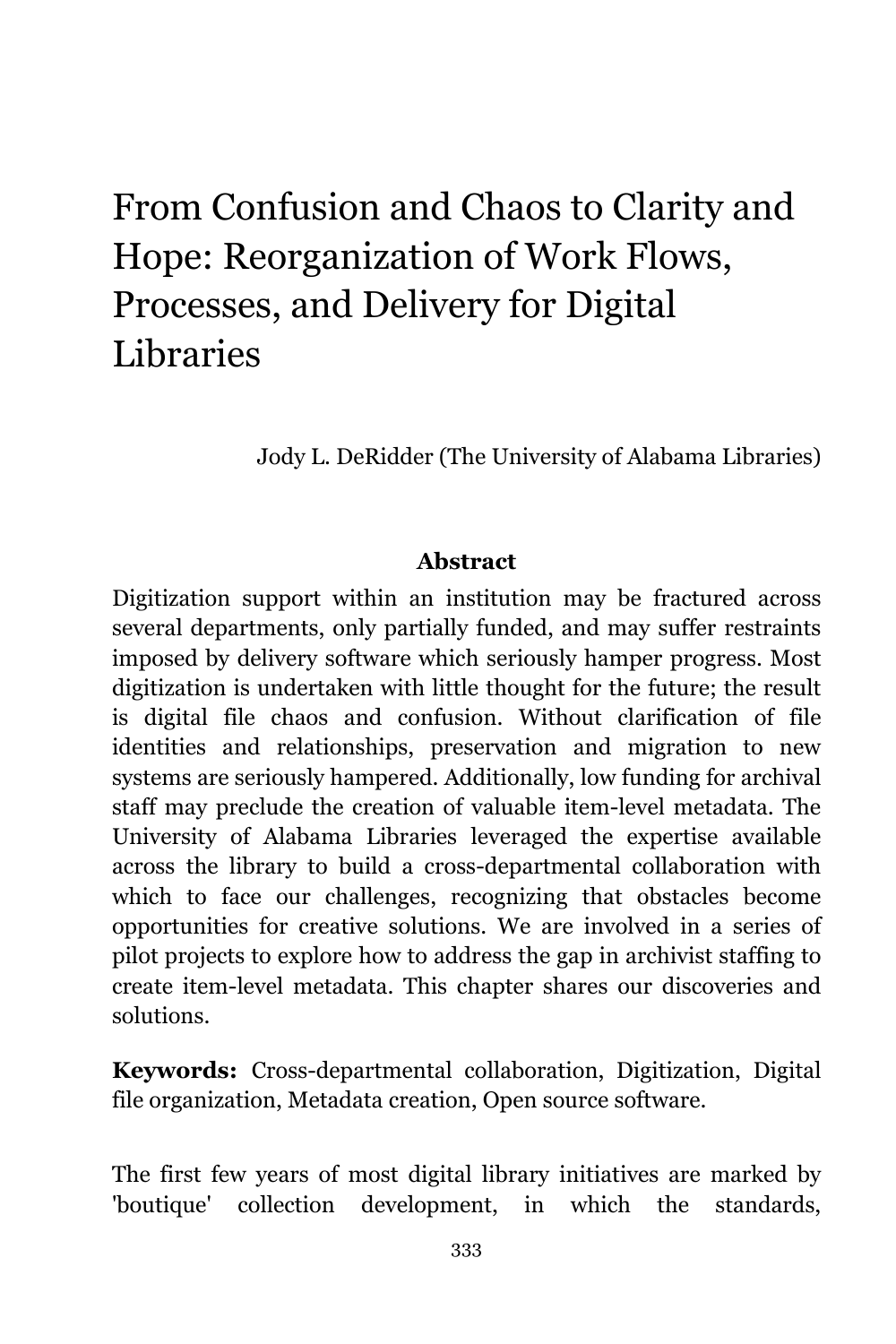organization, methodology, metadata, file names, and consistency vary considerably. At the time of my arrival at the University of Alabama in mid-2008 as head of the new Digital Services department, over thirty such digitization projects had been completed. Each collection had its own file-naming system and metadata fields, with inconsistencies throughout; nothing was standardized. Metadata in the delivery software did not retain in any predictable fashion a reference to the related archival files, and could not be exported in full. Digital Services staffing was minimal, requiring time from the Cataloging and Metadata Services for subject headings and upload, from archival staff for preparation of content and descriptions, and from Web Services to manage the interface and software support.

The scope of the task ahead was to expand heavily on the scanning staff and equipment, develop a feasible set of systematic work flows for supporting a large increase in scanning, build a crossdepartmental team capable of supporting digital library development, and to create an organized and reusable set of digital content that is not dependent upon resident knowledge for continuation or restoration. Challenges included a simultaneous reduction in archivist work hours, minimal space for expansion, difficult relations between some departments, and insufficient time available from Web Services.

As in many smaller organizations, our digitization effort is tremendously dependent upon cross-departmental collaboration. Programming assistance and web delivery, metadata services, archivist expertise and a regular influx of well-chosen content are all critical to the development of our online research collections. A previous gift from EBSCO Industries to the libraries supports digitization and the development of technical infrastructure, but it does not support the processing, arranging, and description of archival collections. Our need for content creates a demand on the archivists that they simply do not have the resources to meet.

Recognizing the need for improved cross-departmental communications and teamwork, our dean (L. A. Pitschmann, personal communication, August 25, 2008) called together lead representatives (including two associate deans) from Library Technology, Web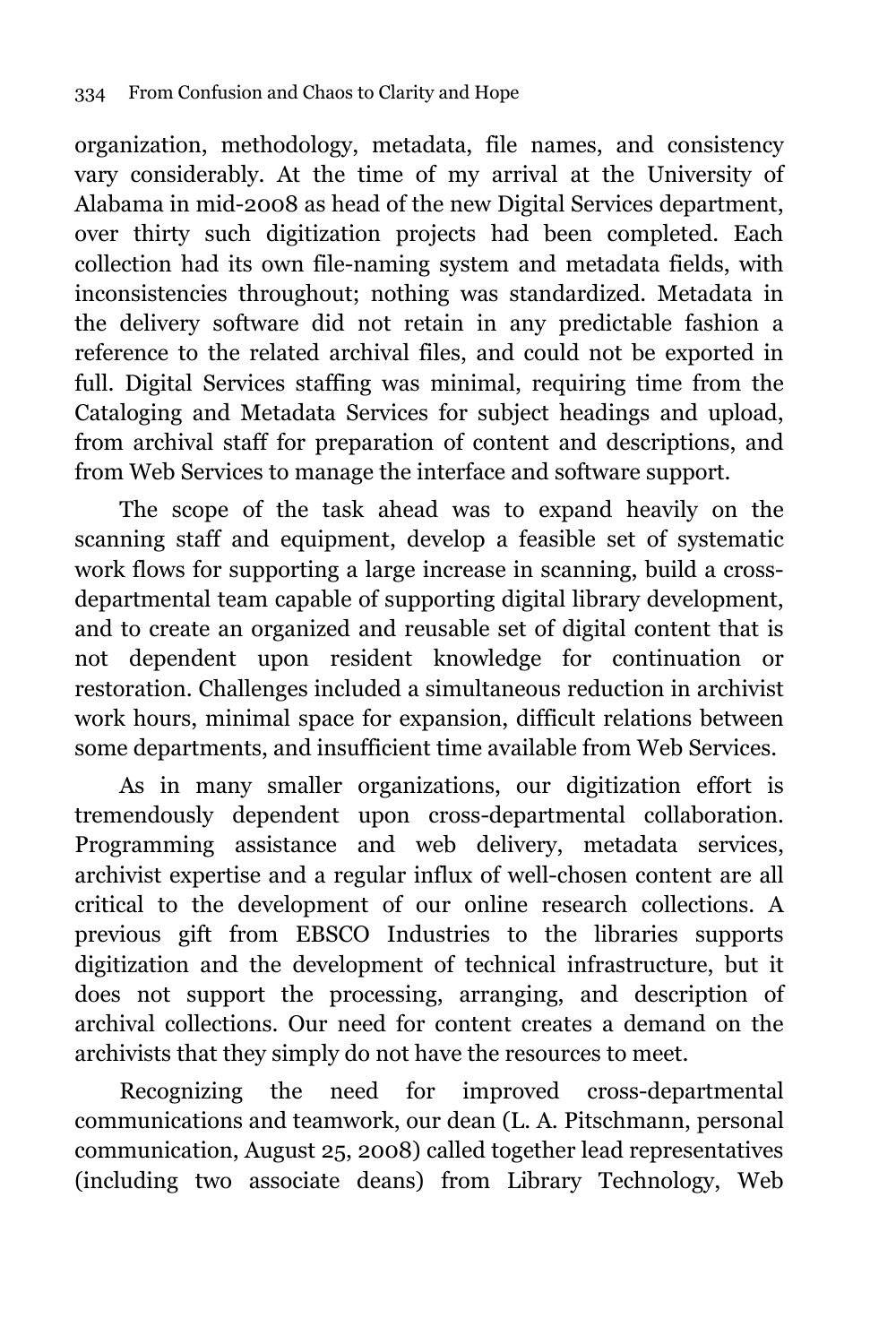Services, Collection Development, Cataloging and Metadata Services, Special Collections and Archives, and Digital Services, to form an ongoing Digital Programs group which would meet regularly to hash out problems, develop alternatives, research opportunities and assign priorities. The creation of this group was a stroke of brilliance. By forming this framework for participation, setting forth a strategic goal and providing clear administrative support, our dean laid the groundwork for success. Given our multiple operational and relational challenges, we could only succeed by seeking solutions with the assistance of all impacted parties.

Against this backdrop we are working through four major problems: digital file chaos, the inability to reunite metadata with the archival content, software restrictions on the number of collections, and a lack of archivist time to create item-level metadata.

#### **Problems and Solutions**

#### *Digital File Chaos*

Managed, efficient production and expanded growth of collections requires standardization, not only of work flows and procedures, but also of storage and file naming conventions. Delivery systems become outmoded; migration into replacement software requires consistency of legacy content. Consistency of file names and storage patterns can also support cost-saving automation.

As mentioned, we already had over thirty digitized collections, each with different file naming systems and metadata in various states of disarray across a completely disorganized file system. What little documentation existed was scattered. Collections had been digitized for years with no road map, and with no concern beyond getting the content onto the web. We needed a clear methodology for file organization.

I consulted with the archivists to gain a greater awareness of the scope of current and future digital content. After much debate, we determined that it was most important for us to store content in such a way that we could retrace the material to the archival analog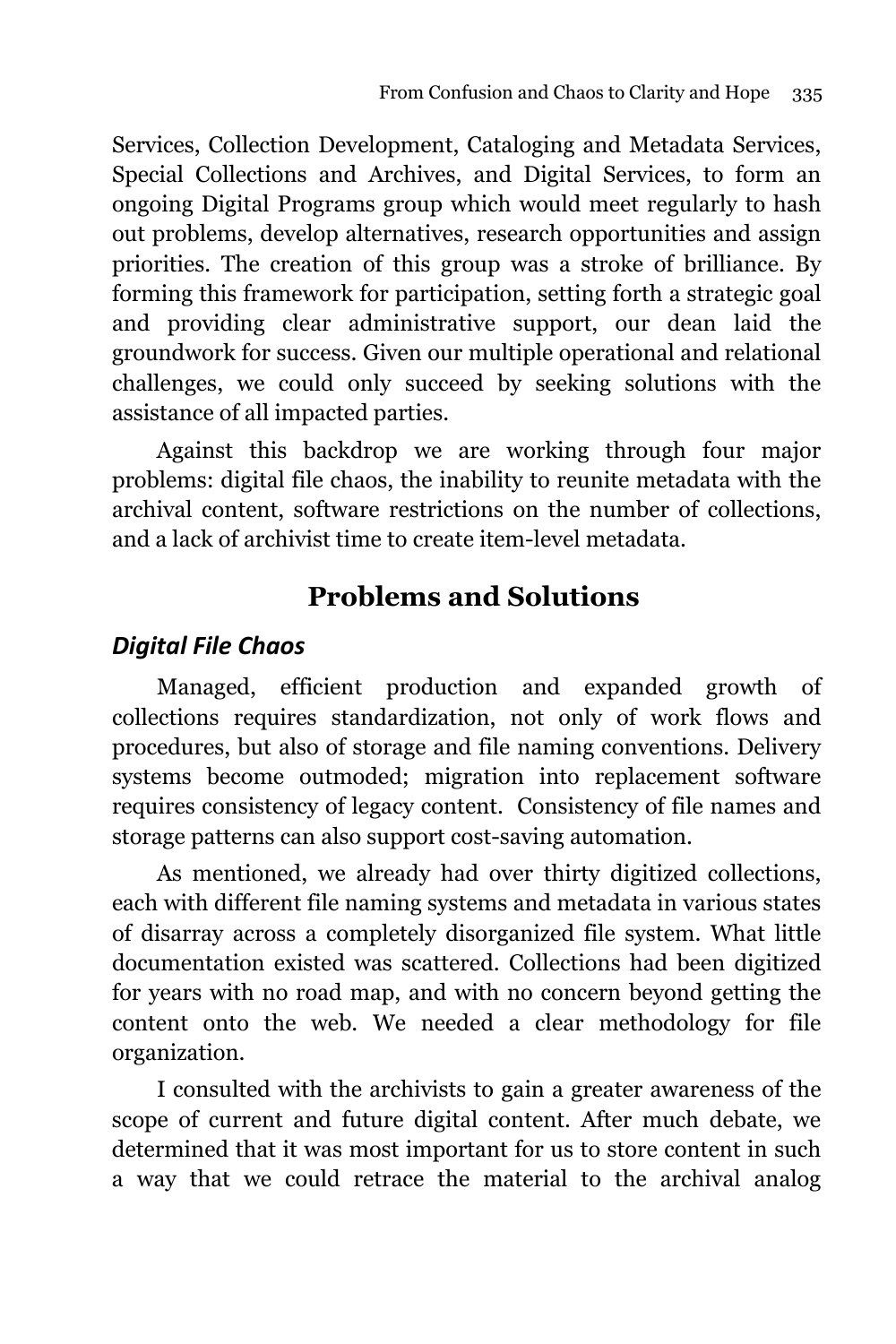collection. Digital collections are transitory and overlapping by their very nature; we decided that the perception of a digital collection must be determined by metadata, not by origin (searching on a shared value can retrieve all components of a digital collection). Together we developed a file naming scheme to encompass all our holdings and projected digitization plans for the next few years. We created hierarchical levels of organization: first by holder, then by collection within those holdings, then by item within that collection, and finally by sequence for delivery (Figure ALAB-1). Each hierarchical level is concatenated with an underscore in the file name, so that provenance and location, as well as sequence for delivery, are automatable and clear.



Figure ALAB-1. [University of Alabama Libraries Digital File Naming Scheme. (©2009, University of Alabama Libraries. Used with permission.)]

A "holder" is construed loosely, as we could not incorporate all the variant hierarchies of our organization feasibly into a file name. Supporting metadata clarifies identity and relationships. It was important for us to prefix each identifier with a letter so it can be used as an ID attribute within XML files (W3C, 2005). The n groupings are non-profit agencies, the p is for patron holdings, and u is for content from holdings areas within our university. We grouped content by format, as each format requires different handling and metadata description. For example, u0001 is the still image collections from the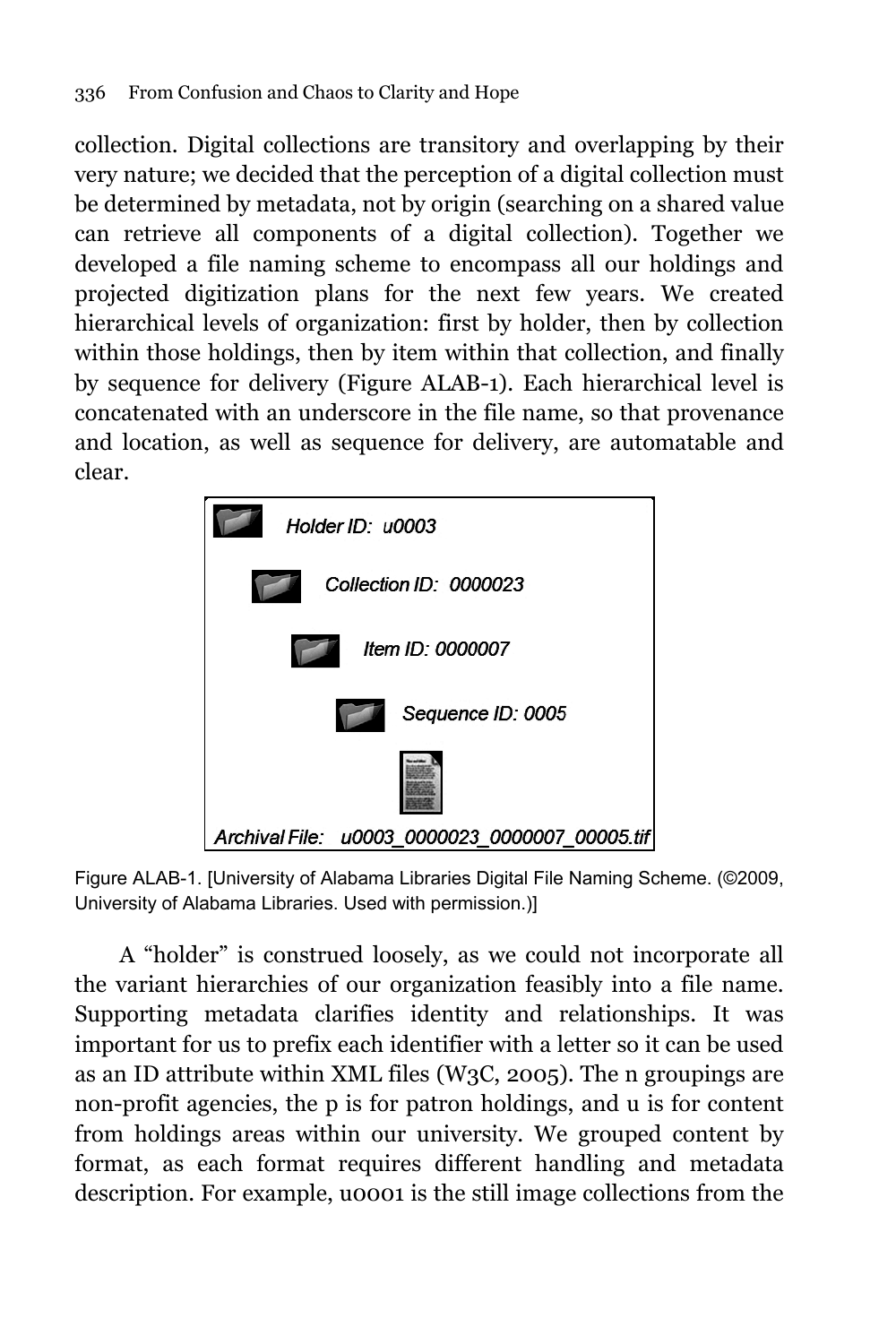Hoole Special Collections; u0002 is rare books, u0003 is manuscript collections, and so forth. Any of these holdings areas may have multiple collections.

For the collection number, which composes the second segment of an identifier (concatenated with an underscore separator), we echoed the existing collection numbering system whenever possible. Thus, MS 1980 will be the collection number ending in 1980, for example.

As an example, u0003 0000252 is the identifier for the digitized manuscript content of the collection known to our archivists as MS 252. Items and their subsidiary pages, however, are numbered sequentially. Item numbers follow the collection number, again, concatenated after an underscore. For example, the fifth digitized letter in the MS 252 collection would be identified by u0003\_0000252\_0000005. If it's a multi-page item, there will be a fourth set of numbers here, one per page, to identify the sequence for delivery. The image for page 4 of letter 5 would be identified by u0003\_0000252\_0000005\_0004.

Thus, every part of every object has a defining and unique identifier which relates it to every other file in some fashion. We struggled with all the different anomalies we currently had and could foresee, simplifying this identification system as much as possible while still retaining the generic flexibility to apply it to all of our digitized content, regardless of the form or treatment. We then expended a great deal of effort to bring all legacy content into the new file organization scheme, gathering what information was still available to make sense of the chaos of files that remained from previous projects. Because of this system of file naming and organization, we are now able to automate much of our quality control. We have scripts that locate missing sequences, incorrectly named files, or files in the wrong place. We even have scripts to repair file names when large quantities of file names are in error. This has already saved us hundreds of hours.

Given that each level of the organization scheme contains or relates information which applies to each level below it, our associate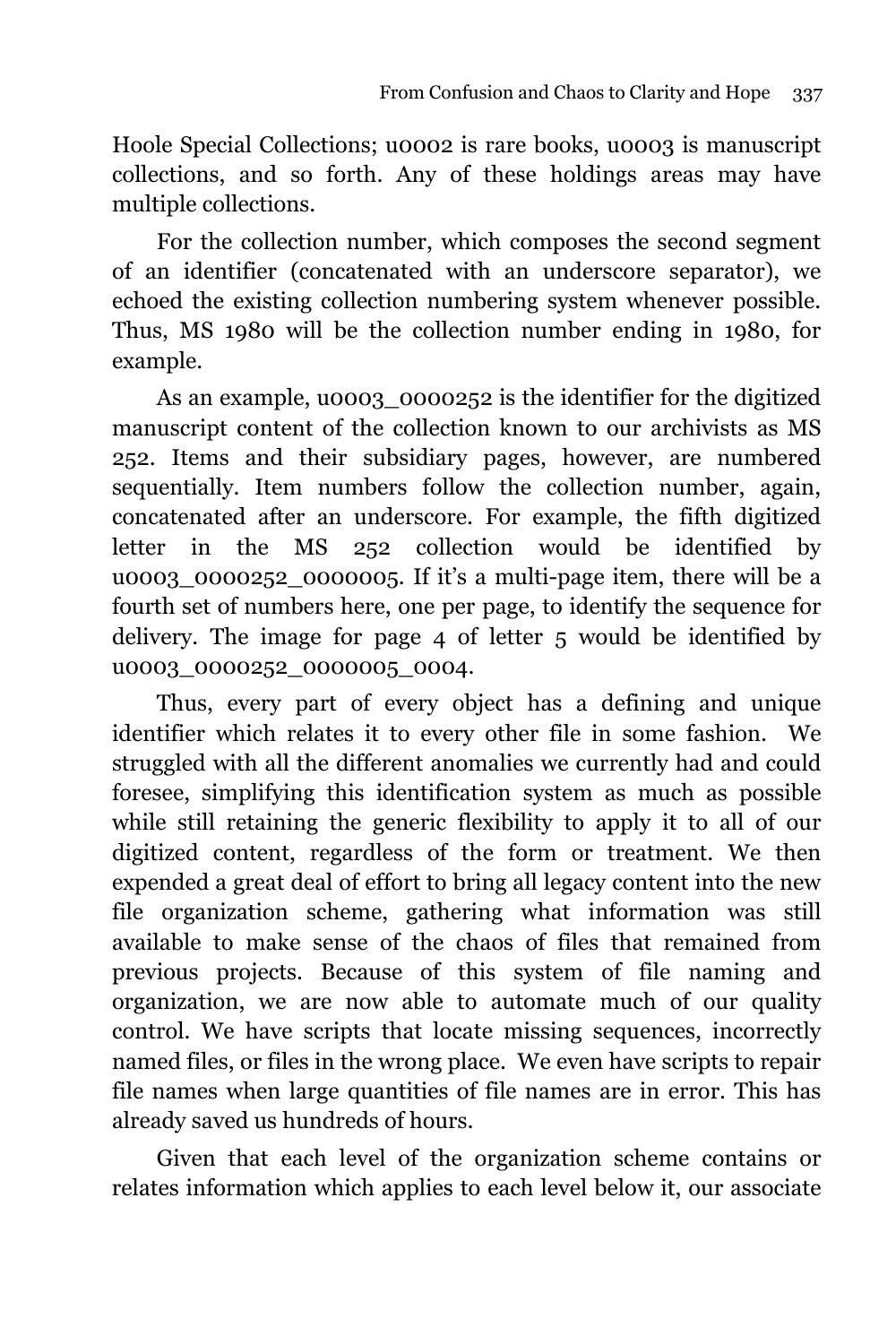dean (Thomas C. Wilson) decided it made sense to echo this file naming scheme in the directory organization for storing files. Everything from a particular holder should be together in a directory named for that holder. Everything from a particular collection should be in a directory named for that collection. Thus, in our storage directories, all of the Hoole manuscript collections will be within the same directory (u0003). This is an intuitive use of the file directories to provide clarity and simplicity of organization.

For example, within the u0003 directory is a subdirectory 0000159, which contains information about all digitized content from MS 159. Within this collection directory exists a subdirectory for each item, named for the item number. The storage directories thus echo the file naming scheme, providing clear, simple, automatable organization. Drilling down through the file system to the logical depth locates the digitized archival file (Figure ALBA-2).

Metadata and documentation are stored at the levels to which they apply. Thus, metadata about the collection is in the Metadata folder at the collection level, metadata about an item at the item level, and metadata about a specific page is at the page level. Each sub-file inherits the information available at the levels above it. Thus, provenance documentation added at the collection or holder level clearly applies to all files in the directories below it. If some information only applies to page 4 of a letter, it is stored in that file's directory.

An organizational patterning such as this (Figure ALAB-3) retains the item structure, both physically and nominally, through the file identifiers. The simplicity, systematic numbering, sequencing, and clear documentation stored at the level applicable makes the digital content resurrectable for future delivery systems, without complex metadata schemes or database dependence. The organizational scheme is built to be scalable and extensible enough to manage digital content into the foreseeable future. In addition, because the directory structure echoes the file names, we were able to automate the storage of content and the creation of attendant LOCKSS (LOCKSS, 2008) manifests.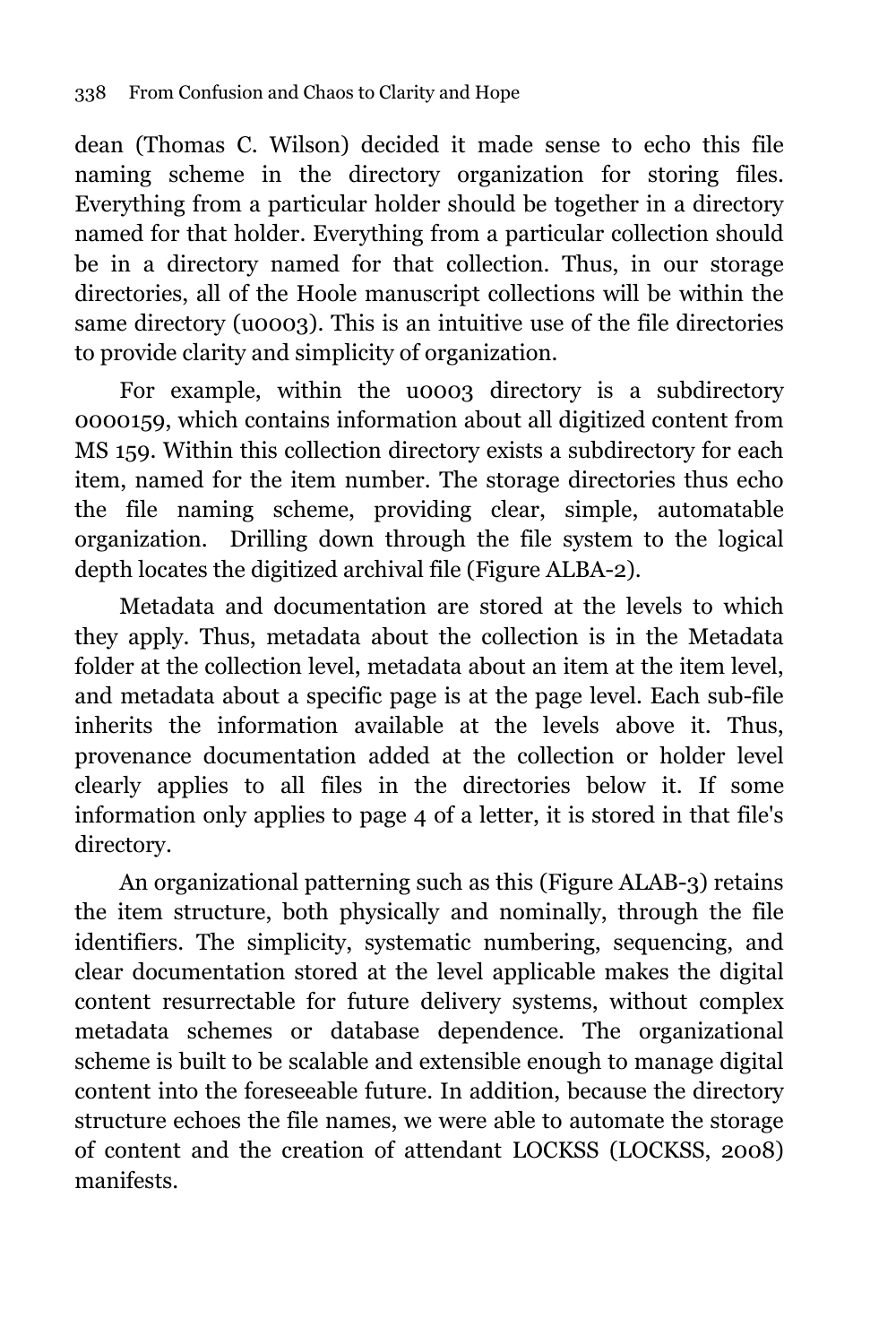|                                                       |                                                             |                   |                   |                   | /8000 <sup>m</sup>   | 76000m<br>$\frac{1}{2}$ | 7000m<br>72000m              | $\sqrt{2000}$<br><b>70004</b> | Manifest.html<br><b>MOOOS/</b> | œ,<br>Parent Directory<br>Name        | Index of /lockss                         |
|-------------------------------------------------------|-------------------------------------------------------------|-------------------|-------------------|-------------------|----------------------|-------------------------|------------------------------|-------------------------------|--------------------------------|---------------------------------------|------------------------------------------|
| œ                                                     | Name                                                        |                   | $76$ 720000       | 0000181/          | 71010000<br>0000159/ | 71600000                | 000053/<br>0000001           | 71000000<br>Parent Directory  | Name                           |                                       |                                          |
| Parent Directory                                      |                                                             | Metadata/         | Documentation/    | 7000000           | Parent Directory     | Name                    |                              | <b>DUUC-WATES</b>             | Last modifi                    | Index of /lockss/u0003                |                                          |
| u0003 0000159 0000001 0001.tif 26-Jun-2009 22:14 108M | Index of 7lockss/u0003/0000159/000001/0001<br>Last modified | 68:60 6002-unp-62 | 26-Jun-2009 22:14 | 26-Jun-2005 11:54 |                      | Last modified           | Index of /locksx50003/000159 |                               |                                | <b>→ Holder ID</b><br>→ Collection ID | Simple, Clear Hierarchical Organization: |
|                                                       | Size<br><b>Description</b>                                  |                   |                   |                   |                      | <b>Size</b>             |                              | A Sequence ID                 | → Item ID                      |                                       |                                          |

Figure ALAB-2. University of Alabama Libraries LOCKSS Content Organization. (© 2009, University of Alabama Libraries. Used with permission.)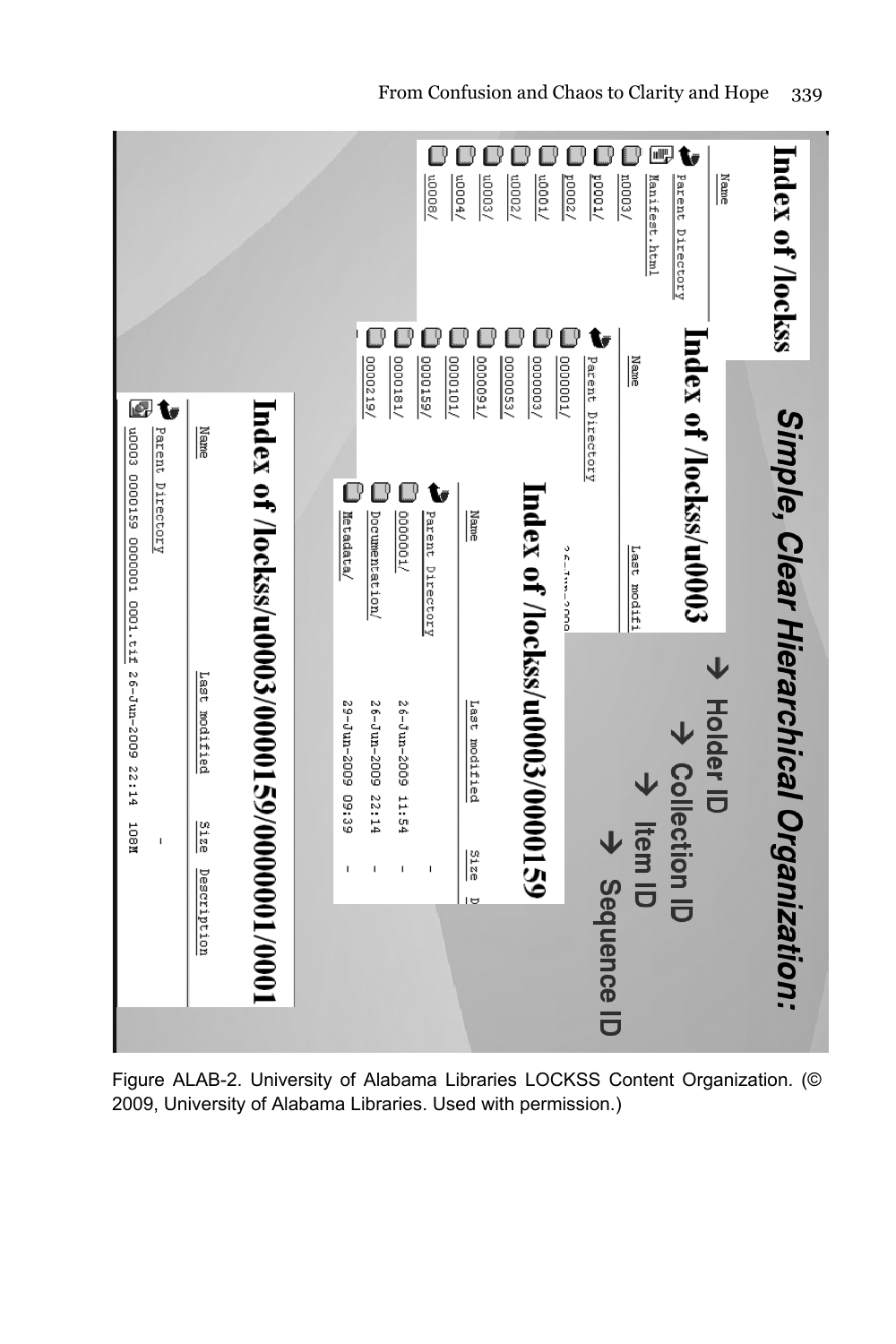

Figure ALAB-3. University of Alabama Libraries Digital File Naming Scheme: Subpage numbering. (© 2009, University of Alabama Libraries. Used with permission.)

The manifest pages (Figure ALAB-4) link all files to be harvested for duplication across the Alabama Digital Preservation Network (Network of Alabama Academic Libraries, 2009), which is to date the lowest-cost model of digital preservation.

To secure our content further, we capture MD5 checksums upon deposit in our storage system, and verify them weekly prior to fulltape backups. This enables us to ensure that the original file is unaltered over time, and can be restored from a good backup should any corruption occur.

#### *Reuniting Metadata with Archival Content*

Software systems come and go, and successful transition between them is dependent upon standardized and coherent content and metadata. Most of our metadata had been altered or added after upload of content into our delivery system, and did not exist with the archival files. Upon examination of the exports from our software delivery system, we found that no single export contained all the metadata for a given archival object. Even in the most complete export option, there was no page-level metadata apart from the title and transcript, and archival file references were sometimes altered, often missing, and always contained reference to the upload directories, which no longer existed.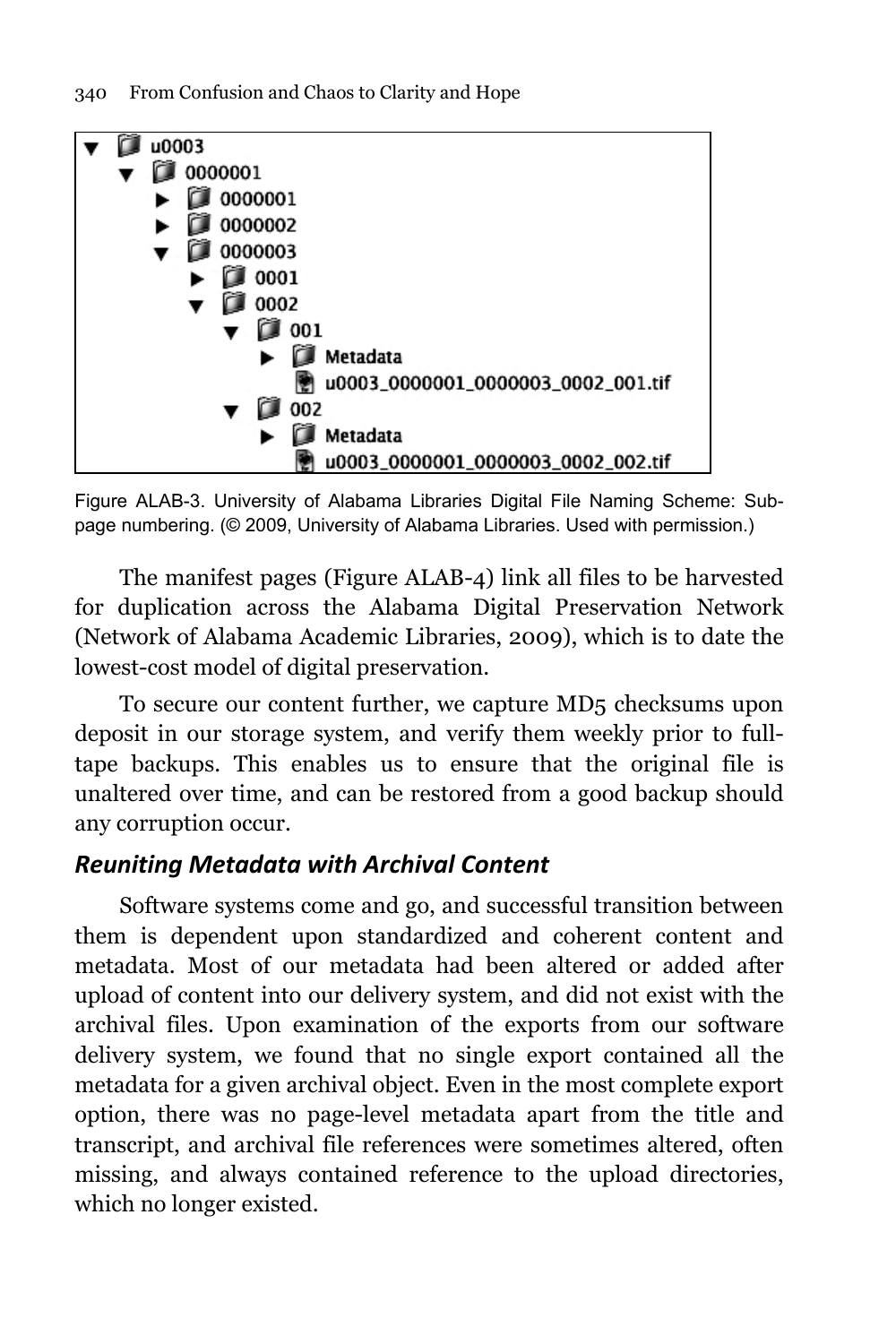

Figure ALAB-4 University of Alabama Libraries LOCKSS Manifest example. (© 2009, University of Alabama Libraries. Used with permission.)

In the metadata, if indeed there was an identifier, it was stored in multiple different fields in different forms. Sometimes there was nothing at all to indicate what the original file name had been.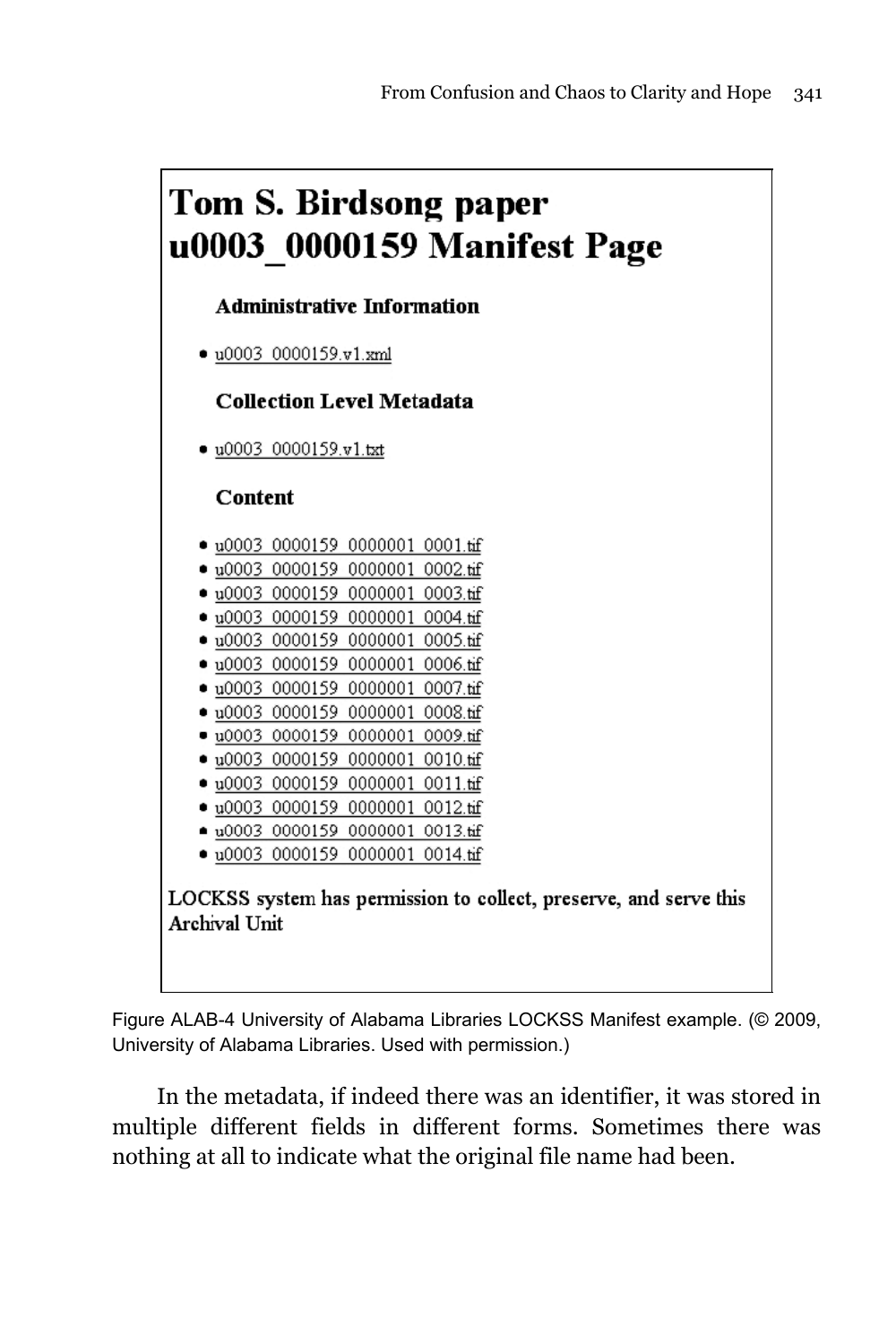We studied the file naming schemes used in all the 30-some existing collections, working out how to rename the files to retain the ordering of delivery, the intended organization of complex files, and the relationships between related items. Analyzing the metadata in the CONTENTdm (OCLC, 2009a) database, we matched up what information we could locate with what little had been retained with the archival files, and slowly filled in the gaps. Whatever sorting and matching could not be scripted was done by hand, often requiring research and investigation.

During this time we explored the use of 7train (Fogel & Hetzner, n.d.) for transforming exported CONTENTdm Standard XML metadata into METS (Library of Congress, 2009b) files, which reordered and clarified the relationships between complex objects. Based on 7train's method of using the first Dublin Core (DCMI, 2009) identifier field in the export as the file name for the resultant METS file, we selected this field for our file identifier, and tagged it the same in every collection. Our metadata librarian (Mary Alexander) has worked hard to remediate the metadata, entering the correct unique file identifier in the specified location in all records. Only by repairing the descriptive metadata to consistently reference the correct identifier, can we match our exported metadata to the appropriate archival files.

The benefits of using this process are that the Dublin Core metadata assigned to the object at the top level is retained, the organization of the complex digital object is retained, and the transcripts or Optical Character Recognition (OCR) content are included in the resultant METS file. However, what is lost includes any metadata which does not map to Dublin Core, value-added labels which clarify the content in the fields, and page-level metadata beyond the title and transcript. If no archival file was used in upload, it is not referenced in the METS; those referenced may have their file name altered, and always refer to the upload directory. If the location of this directory is not corrected after upload to reference the actual location of the archival file, this is useless for reuniting metadata and archival content.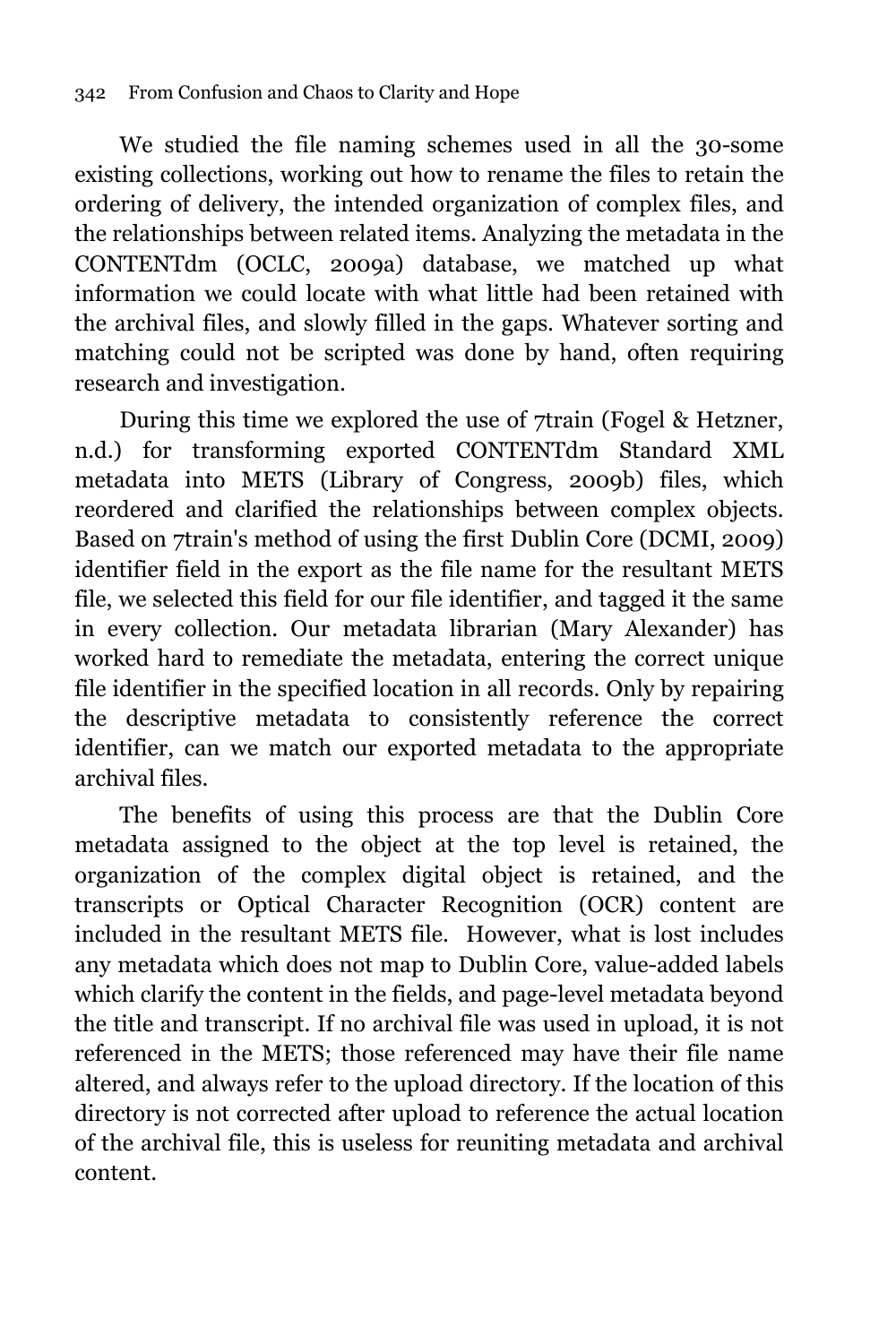This version of METS was designed for web delivery, not for preservation. California Digital Library created 7train to enable repositories in the state that were using CONTENTdm to participate in their state-wide digital federated search service (Fogel, 2006), which requires METS (California Digital Library, 2009). The METS file contains links into the CONTENTdm software for access to the thumbnails and service derivatives. For preservation, these links will be useless, as delivery systems change rapidly, if indeed the content is still online. Additionally, the 7train METS contains no technical or preservation metadata, as none was created by, or exported from, CONTENTdm.

Seeking to make our METS files more useful, we determined how to add technical metadata, and analyzed the database structure and storage directories to identify the actual location and name of thumbnails and service images. Scripting to replace the derivative links and archival file reference with full path links to the actual files proved to be more trouble than it was worth.

However, as our storage system began taking shape, another option emerged. Our storage structure reflects the compound file structure, creating an unambiguous arrangement which will survive any delivery software. A digital archivist of the future should have no trouble reconstructing our content. The METS file itself may be redundant. Rather than altering the 7Train METS file to meet our preservation needs, we decided instead to leverage our organizational scheme to meet the challenge. All we really need to do is to create the technical metadata, name it correctly, and drop it in the right directory (Figure ALAB-5). Then we will compile the metadata and content links for an item via script into a preservation-ready METS file for long-term storage.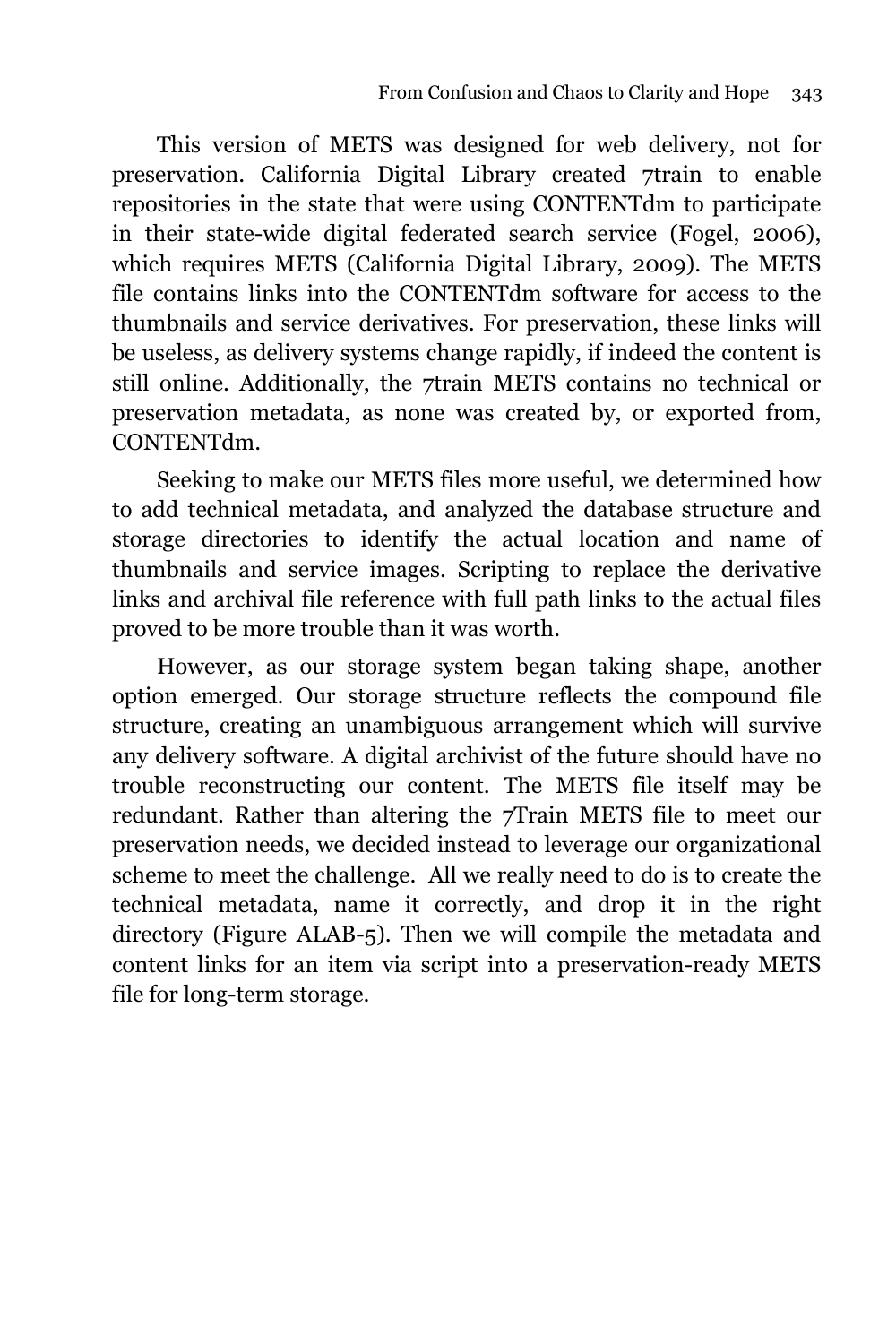

Figure ALAB-5. University of Alabama digital file organization for preservation. (© 2009, University of Alabama Libraries. Used with permission.)

#### *Software Limitations on the Number of collections*

The expansion of Digital Services had a major impact on Hoole Special Collections. Archivists were scrambling to find sufficient content to digitize at first; small collections were easiest to pull together, so we suddenly were digitizing many tiny collections. What an archivist considers a collection is determined by provenance, not by quantity.

However, CONTENTdm (version 4.3) was designed to support no more than 200 collections. It was clear that we could no longer define our collections the same way our delivery software did. Therefore we needed to reorganize our content in a way that provided the user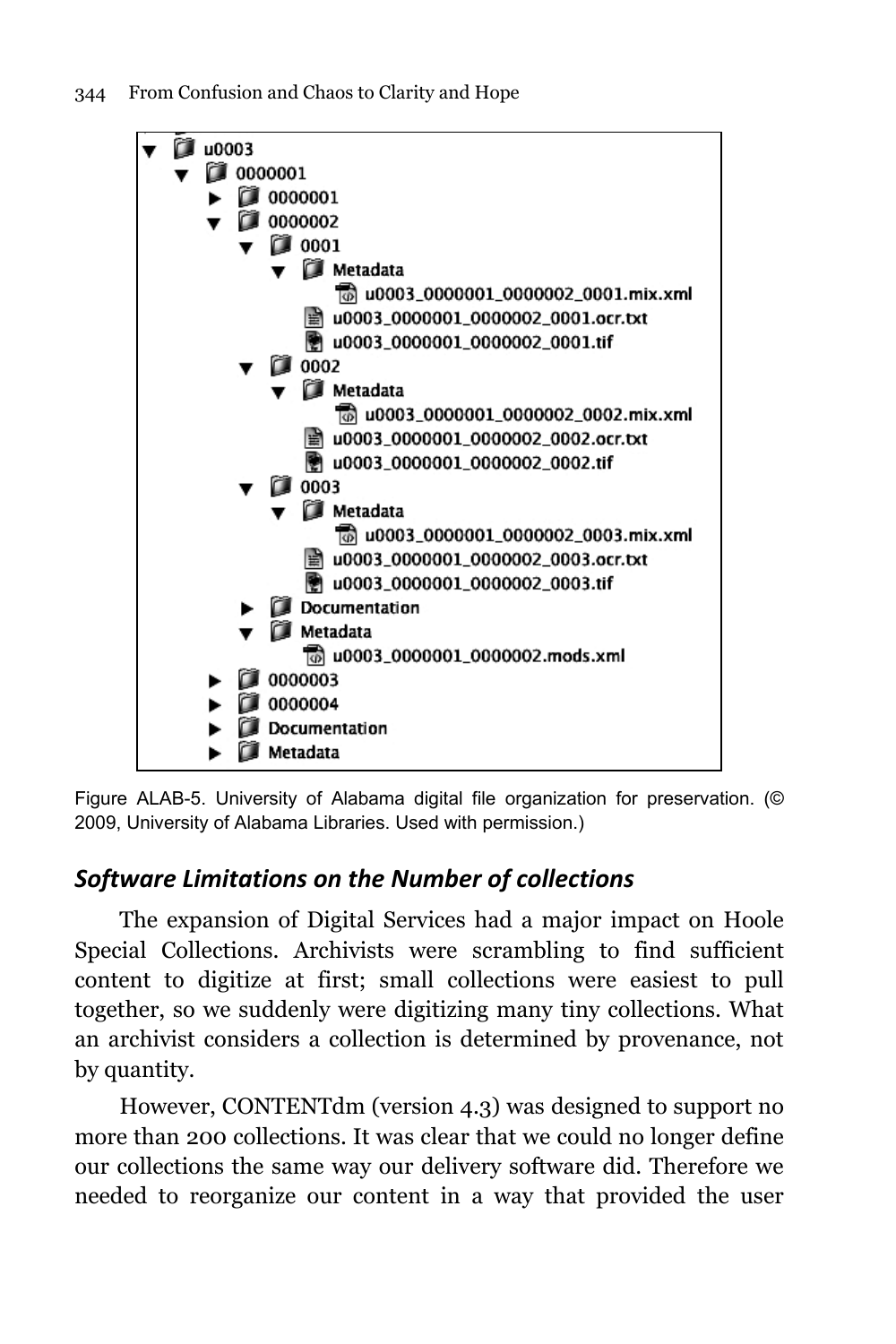access desired by our archivists, while meeting the constraints of our current delivery system.

We met with the archivists to ask what kind of grouping made sense to them. After much debate, they finally selected date ranges for most of our content, which corresponded to particular eventful periods in American History. Access to each of the digitized analog collections would be managed by canned links searching for the analog collection name in the Dublin Core relation:isPartOf field. Archivists assigned each collection to a time period, and the metadata librarian and I began to sort out how to merge multiple collections and split combined ones.

When merging collections in CONTENTdm, the two collections being merged must have identical metadata fields. It was during this process that we realized the depth and variety of our metadata across all those 30-odd collections. It is far more than can be captured in Dublin Core, and we realized that we wanted to retain the value-added labels. Knowing that a person is a photographer or a lyricist or a composer or a performer is far more valuable than can be conveyed by Dublin Core "creator."

Our metadata librarian combined all our metadata fields into a single spreadsheet, so that all the CONTENTdm "containers" could handle any of our collections. Since each label requires a different spreadsheet column for ingest, we found we needed 87 columns. However, by hiding the columns that aren't needed, this becomes manageable. Different versions of this spreadsheet are used for each type of material, simply with different hidden columns. Since all the containers have the same metadata configuration, this streamlines uploads. The metadata librarian need only unhide the columns and export the spreadsheet for upload. Recognizing the value of the many tags in use, we decided to map all the fields to MODS (Library of Congress, 2009c) to discover if that metadata standard would be capable of retaining all our descriptive information; and indeed it does.

My associate dean recognized the possibilities for further leveraging our current file organization for better user access and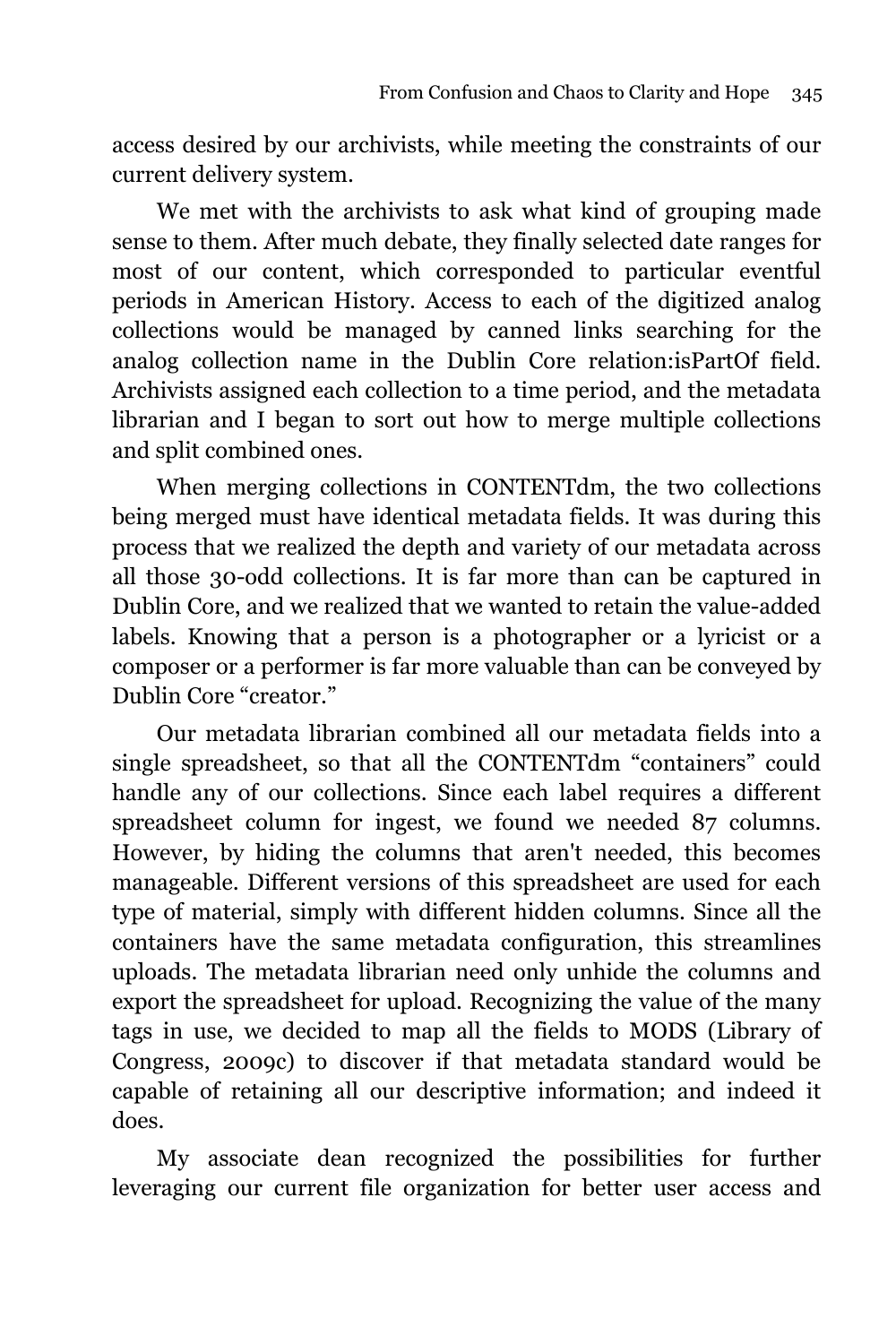delivery, sidestepping many of the restrictions placed on us by CONTENTdm. He procured the services of a talented programmer (Tonio Loewald), who proceeded to write a translator, which, given a template, can translate any Unicode tab-delimited spreadsheet into separate XML records of the desired schema. His Archivists Utility (Loewald, 2009b) reads in our 87-field spreadsheets and creates a MODS XML record from each line. This enables us to capture all of our metadata, not just the Dublin Core elements, outside of the delivery software for preservation storage.

We added scripts using open-source software such as ImageMagick (ImageMagick Studio LLC., 2009), LAME (Cheng et al., 2009), and Tesseract\_OCR (Google, 2009) to generate derivatives from the archival files. These are placed into web-accessible directories that mirror our archive structure. By adding the MODS, and now our newly emerging EADs (Library of Congress. 2009a) we now have all the components for an open, modular delivery system. Under my associate dean's direction, the programmer has built an XML schema-agnostic delivery system, Acumen (Loewald, 2009b), that reads the XML where it lives in a live directory. Metadata and derivatives can be accessed easily and changed at any time without going through any software system. Web agents and web search engine crawlers can easily access our online content also, as it is not buried in a back-end database. Relationships between files are inferred by the file naming system, so that all components of an item are retrieved together, and all items in a collection can also be retrieved by using the collection identifier. In addition, since the file name communicates the hierarchy and relationships of files, digital content can be reorganized according to work flow or even moved between servers while keeping unchanging URLs.

We're very excited about the possibilities this modular methodology offers. By bringing digital content up to the level of the web, we are setting the stage for semantic web applications and the development of user-friendly tools for access and reuse of our content.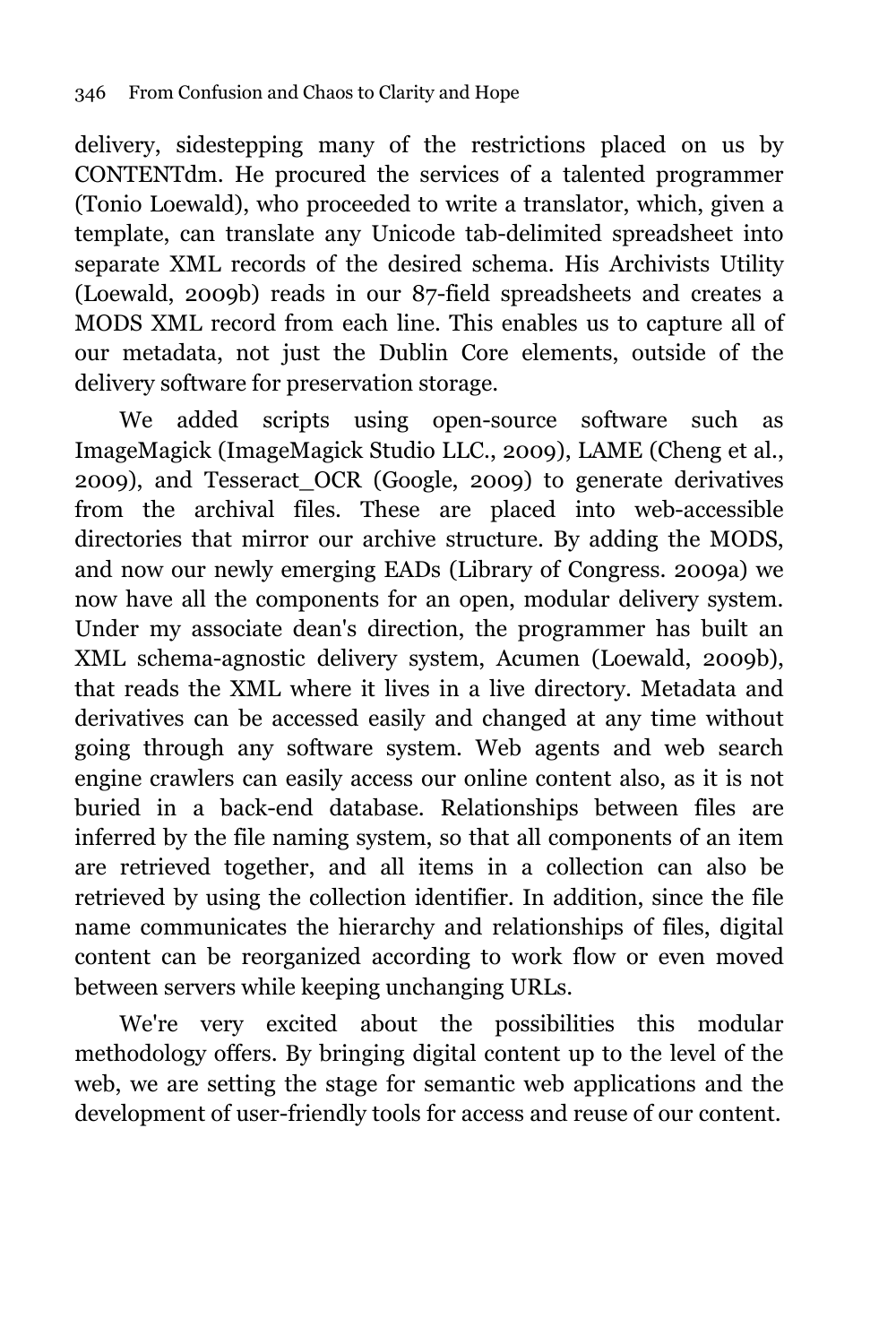#### *Staffing Gap for Creation of Item-level Metadata*

 Shortage in funding support for archivists is widespread. With the current attention to digitization of archival content, and the lack of funding for archivists, a critical gap is created. The archivists are wellversed in the knowledge of the time periods, issues, relationships, and people related to the archival content we seek to digitize; they are the personnel best suited to describe the material in a way which will enable users the best possible access. A knowledgeable archivist will be able to identify important personages of the time, particular buildings and locations, and can provide biographical, historical, and cultural context which gives meaning to the documents we seek to digitize. Since the metadata provides the necessary information for successful retrieval, correct descriptive information may be the most valuable knowledge capture we could provide. However, the archivists are hard pressed to provide even minimal processing to the burgeoning mass of incoming content. In order for us to move forward in digitization without more funding for archivists, we began to devise pilot projects to seek out alternative possibilities.

Our first pilot project involved students creating item-level descriptive metadata as they digitized content. The collections chosen were small image collections containing a little over 200 photographs. To test for consistency, we assigned only one student to one of the collections, and four different students worked on the second collection. Within a few days it was clear that our careful instructions to the lone student were clearly insufficient. Her metadata spreadsheet was rife with errors; the primary focal person in the collection had his name misspelled seven different ways, and many words were abbreviated (and usually incorrectly). In 56 entries, we located 217 spelling and abbreviation errors. Grammar, punctuation, capitalization and spelling errors were abundant, and the captions and descriptions created were vague and unhelpful.

In the jointly described collection, each student had his own methodology and focus, and the variations between the choices for descriptions and captions were sufficient to impair search and retrieval even within the collection itself. Where one student might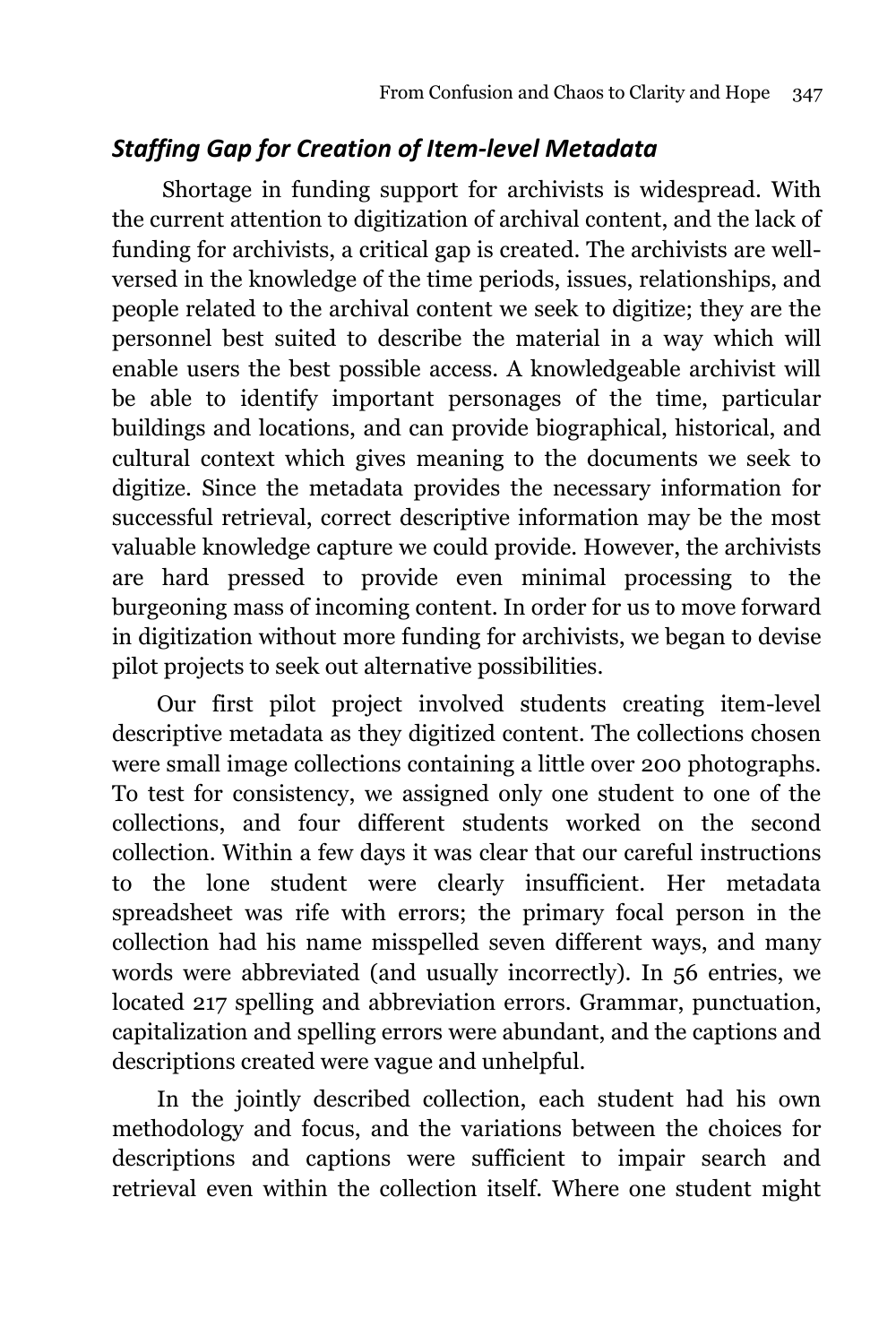use the terms "infant" and "woman," a second student would use the terms "baby" and "lady." While the errors and misspellings were far less frequent, it was clear that for consistency, we needed either stricter guidelines and controlled vocabularies, or to limit the number of employees assigned to create metadata for any one collection. Additionally, since the students had no background information on the context of the collection, the time period, or the content, they were unable to identify well-known buildings, well-known personages, or other significant content of interest. This point became extremely clear when our students could not identify such historically important figures as Governor George Wallace or the locally beloved Paul "Bear" Bryant.

A second pilot project involves the reuse of existing MARC metadata for sheet music which had been cataloged over a period of years by various catalogers. After extraction of the MARC records and analysis, we were dismayed at the variations in how the MARC fields were used. For example, we found the first line of text in fields 590, 500, 740, and 246, along with other types of content. The arranger, lyricist, musician, and composer names were interspersed in field 245c with various textual prefixes, preventing a systematic method of separation. Without remediation, transformation to another metadata scheme would not be recommended, as we cannot safely crosswalk these fields. Metadata librarians and catalogers are currently involved in repairs to the original records.

A third pilot project involves having an archivist and metadata librarian each developing their own version of item-level metadata for the same photograph and correspondence collections. Each worker gathered time measurements, and neither party was allowed to view the others' descriptions until finalized. Both versions of each collection will be put online in the same web interface, and usability tests will determine to what extent the differences impact user experience. Questions for users will be derived from the known metadata in the finding aid, since the information in the series description would lead the user to expect success in searching for the item-level material that fit the description. If, for example, the series description mentions letters about boarding schools prior to 1900, a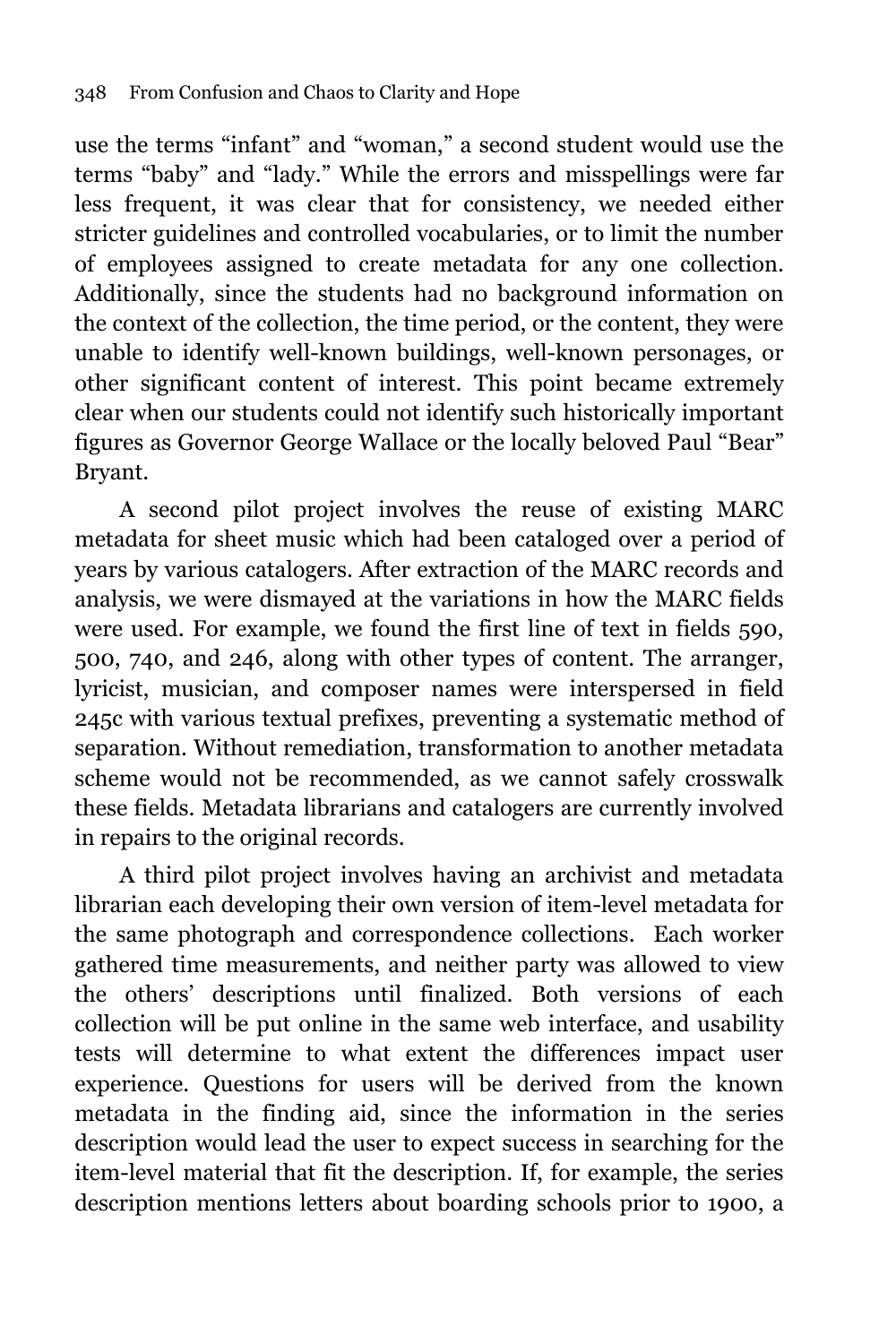query in the usability study would be to locate a letter about boarding schools written prior to 1900. This method of creating queries was not communicated to the metadata creators, so it could not skew the results. It is possible that neither metadata version will provide helpful results to the queries. In the final analysis, the level of usability for each version will be weighed against the time cost and availability of the personnel in the department that created it. We hope to be able to relieve the archivists of the burden of item-level metadata creation. While archivists know more about the content, and provide more detailed and informed metadata, their available time is very limited. Over the years, we have assumed that the expertise of the metadata creators is of primary importance, but new findings by Paul Conway (Conway, 2008) have thrown doubt on that belief. Since "the proof is in the pudding," we will determine if it is to our advantage to reduce the quality of metadata in order to get more of our content online.

A fourth pilot project will depend solely upon EAD finding aid descriptions at the series and sub series level to provide findability and context for digitized items. Our Archival Access Coordinator (Donnelly Lancaster Walton) suggested that we seek to recreate online the experience of a patron exploring material in the reading room: a folder is opened, and the patron goes through the documents one at a time. No other information is available to describe the material. This methodology will enable archivists to focus on EAD finding aid descriptions, and our digitization team will take box after box and simply digitize content in order for web delivery. As content is digitized, links will be added to the online finding aids from the folder level, out to web directories which contain the digitized items, ordered as they were encountered in the folder. In this manner, we will be able to provide online access to huge collections for which we have insufficient resources to provide item-level descriptions.

We have just been funded by NHPRC to demonstrate this lowcost, scalable model (University of Alabama Libraries, 2010a). Already we have developed scripts (University of Alabama Libraries, 2010b) to add links into the EADs and create minimal MODS records as quantities of scans become available. The software we develop to support this mass digitization method will be made available open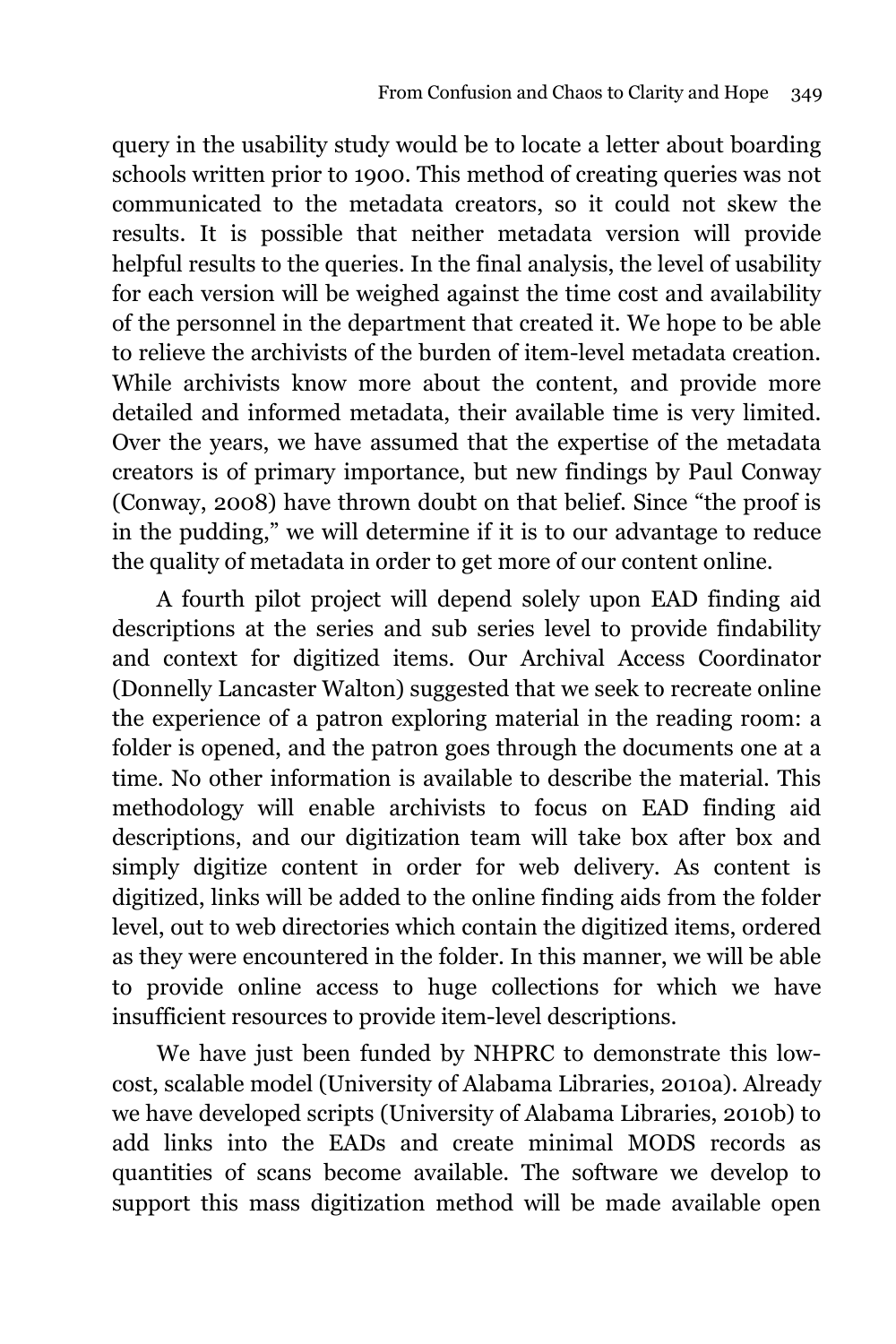source. As soon as the content begins to appear online, we will conduct usability studies to compare the user experience between accessing content via the finding aid, versus item-level search and retrieval, and will publicize the results.

The fifth pilot project we expect to undertake in the coming months will involve users in tagging our materials online. To the extent possible, we will repurpose available open source software, capturing the tags and free-text descriptions in a database for vetting by our metadata librarians. Tags may be made automatically visible in the web interface and included in indexing for search and retrieval. After review, acceptable entries will be added to the to the descriptive metadata record on file. Our first foray into this venue will be with photograph collections for which we have almost no descriptive metadata. Hence, any apparently valid contributions will be accepted. In this manner we also hope to build user interest and support as we build interaction into our interface.

#### **Summary**

In the real world, digitization support within an institution may be fragmented across several departments, only partially funded by donor gifts, and may suffer seemingly arbitrary restraints imposed by delivery software. Some of the departments upon which success depends may be understaffed and unable to meet the demands for digitization support. In addition, most digitization is undertaken with little thought for the future, either in terms of transitioning to alternative delivery software, or long-term access to digital content.

Obstacles are opportunities for creative solutions. We leveraged expertise available across the library to build a successful crossdepartmental collaboration. We are developing open source software support for an open, scalable, modular digital content delivery system with consideration for long-term preservation. Our file organization patterns alone may prove to be a life raft for digital content which funding cuts have left unsupported. This or a similar patterning will make reconstruction of digital content far easier. By possibly adding a BagIt manifest (Boyko, Kunze, Littman, Madden & Vargas, 2009), it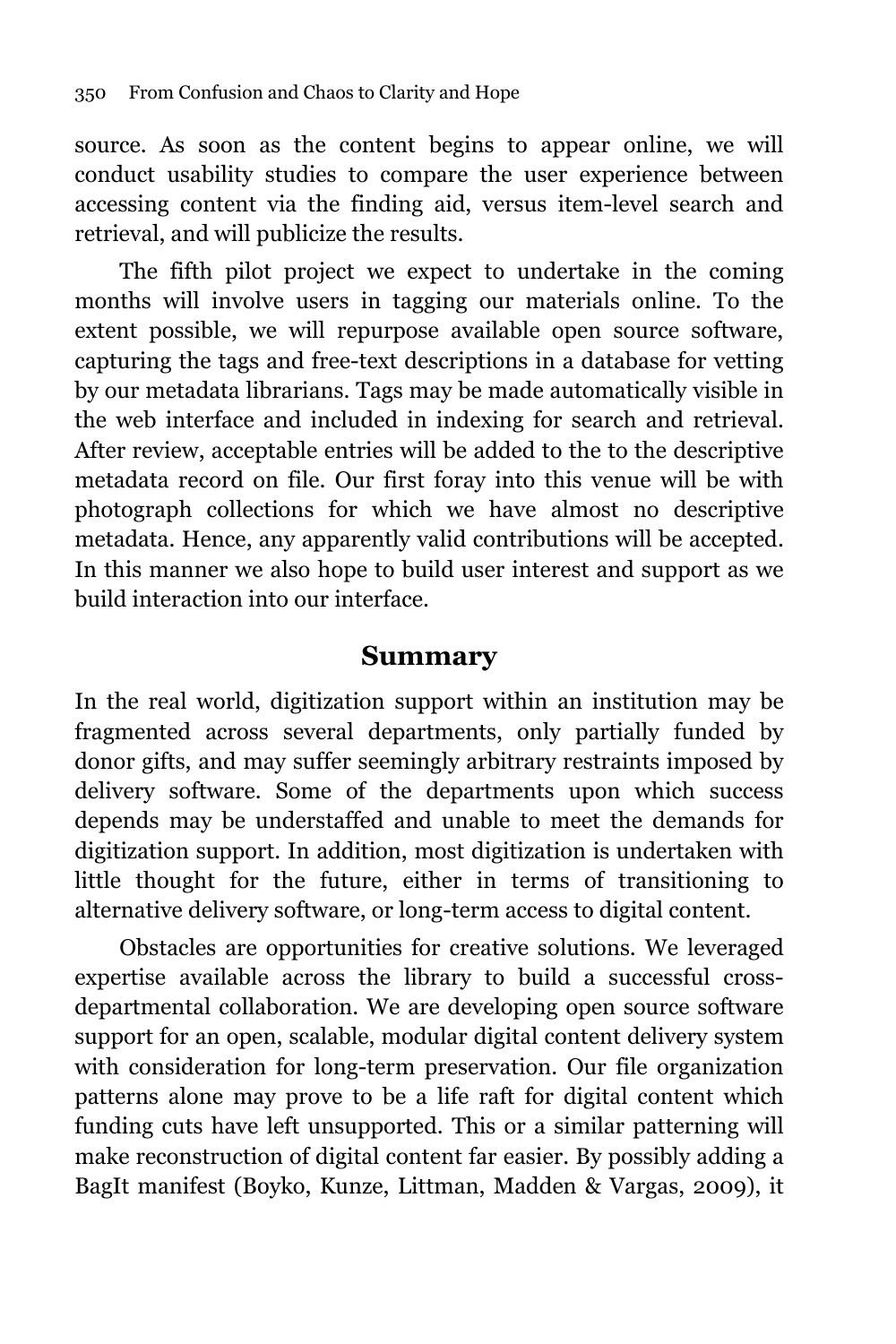becomes potentially feasible to zip up entire digital archives for long term storage in a safe repository or LOCKSS until such time as funding support returns.

The delivery system we are developing will be free and open source, requiring minimal technical expertise. An underfunded institution will be able to use it to raise their content to the level of the web where search engines can promote their materials and web agents can provide greater usability. Since the actual metadata and delivery content is not ingested, but left in the web directory, it can be changed as needed, without risk of harm to the online delivery. Metadata schemes change regularly, and this XML schema-agnostic, modular solution is a low-cost, scalable, simple approach to building online digital libraries with the future in mind.

Thus far, we still use CONTENTdm for participation in multi-site search systems that depend upon this software, such as our state-wide Alabama Mosaic (Network of Alabama Academic Libraries, n.d.). However, the winds of change are blowing. During an open discussion at the 2009 AlabamaMosaic Annual Meeting in Montgomery, Alabama, the director reported a conversation with an OCLC technician who stated that FirstSearch would replace the CONTENTdm Multi-Site server. Thus, continued support of the CONTENTdm Multi-Site Server (OCLC, 2009c) is suspect, as OCLC moves toward FirstSearch (OCLC, 2009b) for cross-database search support. Many small collaborative digitization efforts depend upon CONTENTdm, but they need not be held hostage by a proprietary system. Acumen could potentially fill the gap, offering a low cost option providing much of the same functionality without the constraints.

 We continue to explore how best to fill or reduce the gap created by the apparent need for item-level metadata for access and retrieval, and hope that the solutions we adopt in that area will help others as well. We have certainly found that working together with mutual respect and consideration has brought both challenges and unexpected benefits. By bringing everyone to the table, struggling together with the chaos before us and facing the same goals, we have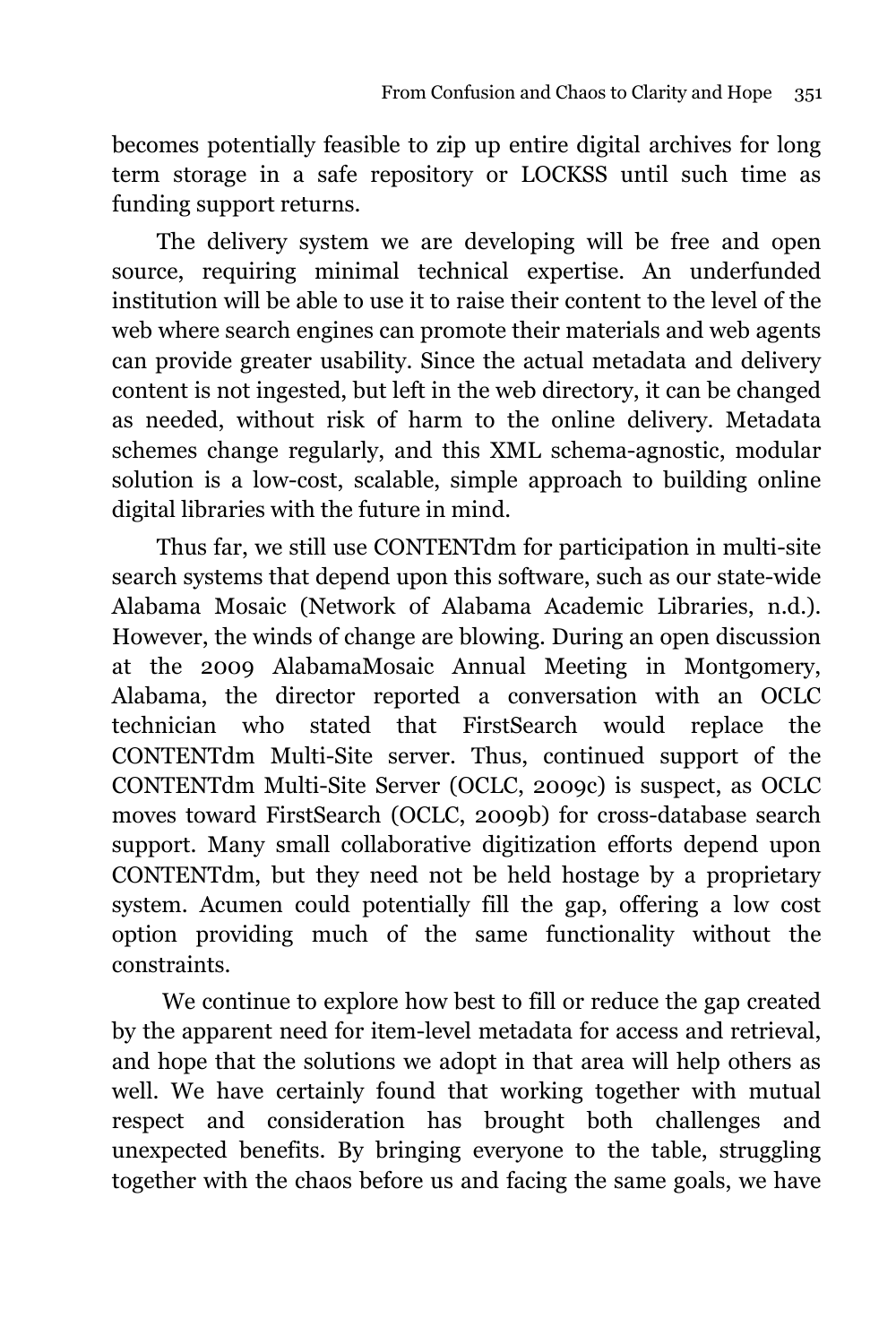unleashed passion and creativity, enabling us to make astounding strides into clarity, organization, and hope for the future.

#### **References**

- Boyko, A., Kunze, J., Littman, J., Madden, L. & Vargas, B. (2009). *The BagIt file packaging format* (V0.96). Retrieved November 14, 2009, from http://www.cdlib.org/inside/diglib/bagit/ bagitspec.html
- California Digital Library. (2009). *Online Archive of California (OAC).* Retrieved November 15, 2009, from http://www.cdlib.org /inside/projects/oac/
- Cheng, M., Taylor, M., Hegemann, R., Leidinger, A., Tominaga, T, Shibata, N., et al. (2009). *The LAME project.* Retrieved November 14, 2009, from http://lame.sourceforge.net/index.php
- Conway, P. (2009). The image and the expert user: a qualitative investigation of decision-making. Paper presented at Archiving 2009, Arlington VA. In *Archiving 2009, Vol. 6*. (pp. 142-150). Society for Imaging Sciences and Technology.
- DCMI. (2009). *Dublin Core metadata initiative*. Retrieved November 15, 2009, from http://dublincore.org/
- Fogel, P. (2006). CDL 7train Profile *CONTENTdm simple and complex objects in METS Metadata encoding and transmission standard*. Retrieved November 15, 2009, from http://www.loc.gov/standards/mets/profiles/00000010.html
- Fogel, P. & Hetzner, E. (n.d.). *7train METS Generation Tool.*  Copyright the University of California Regents. Retrieved November 15, 2009, from http://seventrain.sourceforge.net/
- Google. (2009). *Tesseract-ocr.* Retrieved November 14, 2009, from http://code.google.com/p/tesseract-ocr/

ImageMagick Studio LLC. (2009). *ImageMagick*. Retrieved November 14, 2009 from http://www.imagemagick.org/ script/index.php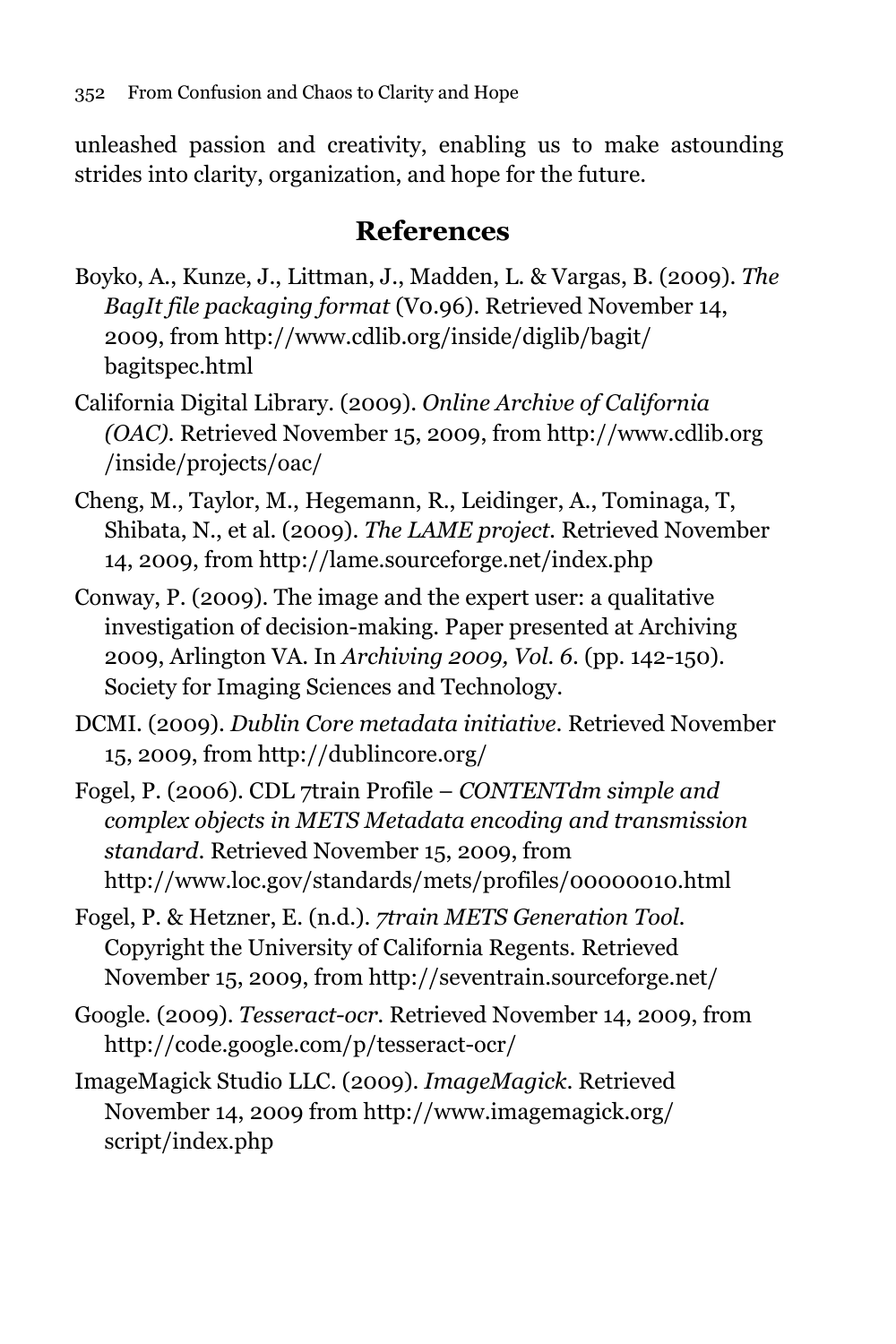- Library of Congress. (2009a). *EAD Encoded archival description (Version 2002).* Retrieved November 14, 2009, from http://www.loc.gov/ead
- Library of Congress. (2009b). *METS Metadata encoding & transmission standard.* Retrieved November 14, 2009, from http://www.loc.gov/standards/mets/
- Library of Congress. (2009c). *MODS metadata object description schema.* Retrieved November 14, 2009, from http://www.loc.gov/ standards/mods/
- LOCKSS. (2008). *What is the LOCKSS program?* Retrieved November 14, 2009, from http://www.lockss.org/lockss/Home
- Loewald, T. (2009a). *Acumen.* Retrieved November 15, 2009, from http://acumen.lib.ua.edu/
- Loewald, T. (2009b). *Archivists utility.* Retrieved November 15, 2009, from http://lb-416-003.lib.ua-net.ua.edu/notes/?f= Archivist%20Utility.txt
- Network of Alabama Academic Libraries. (n.d.). *Alabama Mosaic.*  Retrieved November 14, 2009, from http://www.alabamamosaic.org/
- Network of Alabama Academic Libraries. (2009). *The Alabama Digital Preservation Network (ADPNet)*. Retrieved November 14, 2009, from http://www.adpn.org/
- OCLC. (2009a). *CONTENTdm Digital collection management software.* Retrieved November 15, 2009, from http://www.contentdm.com
- OCLC. (2009b). *FirstSearch Online reference.* Retrieved November 15, 2009, from http://www.oclc.org/firstsearch/
- OCLC. (2009c). *Multi-site server.* Retrieved November 15, 2009, from http://www.oclc.org/firstsearch/
- University of Alabama Libraries. (2010a). *Septimus D. Cabaniss Papers digitization project.* Retrieved March 9, 2010 from http://www.lib.ua.edu/libraries/hoole/cabaniss